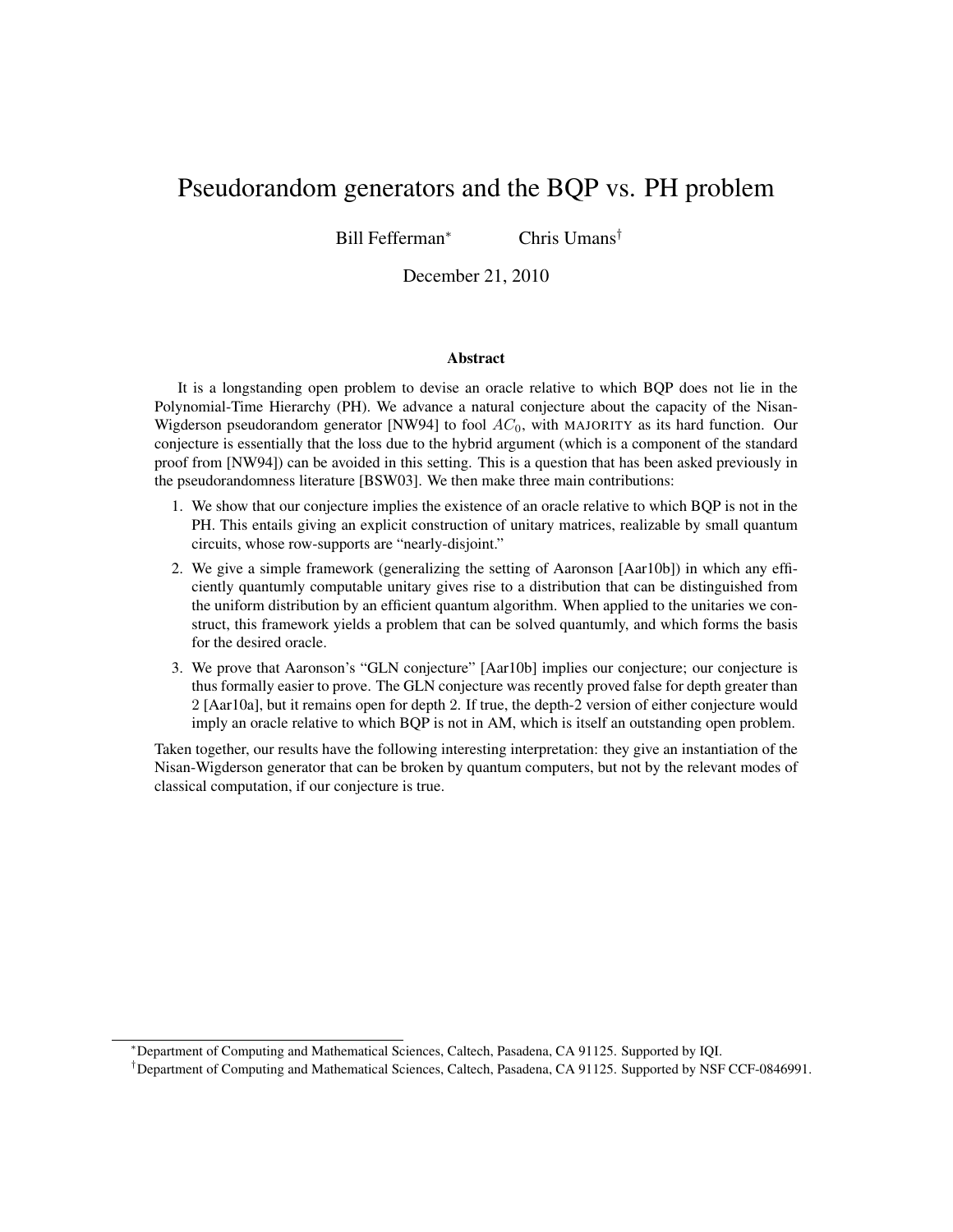# 1 Introduction

Let *U<sup>t</sup>* denote a random variable uniformly distributed on *t*-bit strings. A *pseudorandom generator* (PRG) is a function

$$
f: \{0,1\}^t \to \{0,1\}^m
$$

that stretches a short "seed" into a longer output string, with the property that  $f(U_t)$  is *computationally indistinguishable* from the uniform distribution.

There is a vast literature constructing PRGs that achieve computational indistinguishability against a wide variety of computational models (e.g. small circuits, small nondeterministic circuits, small branching programs, small constant-depth circuits). These constructions are typically "hardness vs. randomness" tradeoffs in the sense that they make use of a hard function (either unconditionally hard, or hard conditioned on a complexity assumption), and their proof of correctness takes the form of a reduction that transforms a computationally efficient *distinguisher* into an efficient algorithm for the hard function (thereby deriving a contradiction). This transformation entails the use of the *hybrid argument* [GM84, Yao82] which incurs a loss of a factor 1*/m* in going from a distinguisher (with gap *ε*) to a *predictor* (with advantage *ε/m*) and from there to an efficient algorithm (with advantage  $\varepsilon/m$ ).

A question that has been raised in the pseudorandomness literature is whether this loss of a factor of 1*/m* can be avoided (for an explicit framing of this question, and a discussion of its motivation, see [BSW03]). In certain settings, the answer is known to be "yes" – when the notion of "efficient" is small PH circuits, or bounded-width branching programs [BSW03]. In the present paper, we identify a setting in which this question has surprising connections to a central unresolved question in quantum complexity: whether there exists an oracle relative to which BQP is not in the PH.

Our setting is a familiar one: we will work with the ubiquitous Nisan-Wigderson PRG [NW94], against *AC*<sup>0</sup> circuits, with MAJORITY as its hard function. We need a precise statement for the discussion below, which can be given via two standard definitions:

**Definition 1.1** ([NW94]). A set family  $\mathcal{D} = \{S_1, S_2, \ldots, S_m\}$  is an  $(\ell, p)$  design if every set in the family *has cardinality*  $\ell$ *, and for all*  $i \neq j$ *,*  $|S_i \cap S_j| \leq p$ *.* 

**Definition 1.2** ([NW94]). Given a function  $f: \{0,1\}^{\ell} \to \{0,1\}$  and an  $(\ell,p)$  design  $\mathcal{D} = \{S_1, S_2, \ldots, S_m\}$ *in a universe of size t, the function*  $NW_{\mathcal{D}}^f:\{0,1\}^t \rightarrow \{0,1\}^m$  *is given by* 

$$
NW_{\mathcal{D}}^f(x) = (f_1(x_{|S_1}), f_2(x_{|S_2}), f_3(x_{|S_3}), \dots, f_m(x_{|S_m}))
$$

where each  $f_i$  is the function  $f$  with a fixed set of its inputs negated<sup>1</sup>, and  $x_{|S}$  denotes the projection of  $x$  to *the coordinates in the set S.*

Generally speaking, the function  $NW_{\mathcal{D}}^f$  is a PRG against a class of distinguishers as long as  $f$  is hard on average for that class of distinguishers. Recall that the majority function on *ℓ* bits is known to be hard *for AC*<sub>0</sub>: no polynomial-size (or even quasi-polynomial-size), constant-depth circuit can compute majority correctly on more than a  $1/2 + O(1/\sqrt{\ell})$  fraction of the inputs [Smo93, Hås87], and this is essentially tight, since the function that simply outputs the first bit of the input is correct on a random input with probability *√*  $1/2 + \Theta(1/\sqrt{\ell})$ . We make the following quantitative conjecture:

<sup>&</sup>lt;sup>1</sup>The standard setup has each  $f_i = f$ ; we need the additional freedom in this paper for technical reasons. We know of no settings in which this alteration affects the analysis of the NW generator.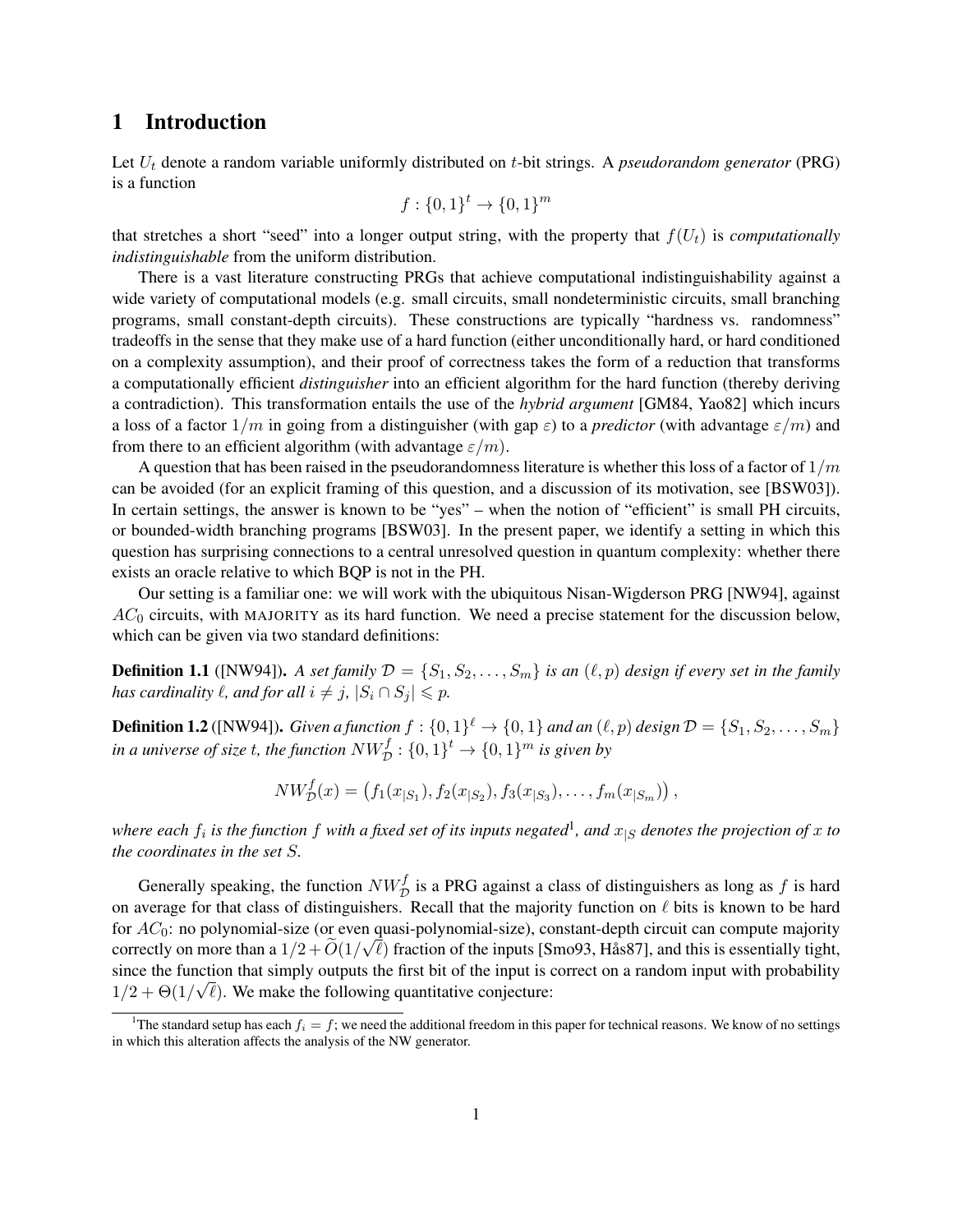**Conjecture 1.** Let  $\mathcal{D} = \{S_1, S_2, \ldots, S_m\}$  be an  $(\ell, O(1))$ -design in a universe of size  $t \leq \text{poly}(\ell)$ , with  $m \leqslant \text{poly}(\ell)$ . Then for every constant-depth circuit of size at most  $\exp(\text{poly}\log m)$ ,

$$
|\Pr[C(U_{t+m})=1]-\Pr[C(U_t, NW_{\mathcal{D}}^{\text{MAJORITY}}(U_t))=1]|\leqslant o(1).
$$

In this work we abuse notation and refer to constant depth circuits of size at most  $\exp(\text{poly}\log m)$  as "*AC*0."

By the standard argument from [NW94, Nis92], a distinguishing circuit *C* with gap  $\varepsilon$  can be converted to a *predictor* with advantage  $\varepsilon/m$  and then a slightly larger circuit that computes MAJORITY with success rate  $1/2 + \varepsilon/m$ . Thus the above statement is true for  $m \ll \sqrt{\ell}$ ; if the  $1/m$  loss from the hybrid argument can be avoided (or reduced), it would be true for *m* as large as  $poly(\ell)$  (and even larger) as we conjecture is true. In Section 6 we discuss intuition supporting this conjecture that relates specifically to the hardness of MAJORITY for  $AC_0$ .

This paper contains three main results, which together make Conjecture 1 interesting and worthy of further study:

• We show that our conjecture implies the existence of an oracle relative to which BQP is not in the PH, and would thus resolve a major question in quantum complexity. We are encouraged by the fact that our conjecture is recognizable as a natural question in pseudorandomness that has been previously and independently studied (e.g., in [BSW03]).

The crucial component in showing that our conjecture is sufficient for the existence of an oracle relative to which BQP is not in the PH, is an explicit construction of unitary matrices whose rowsupports form an  $(\ell, p)$ -design. We give such a construction and show how to realize these matrices with small quantum circuits in Section 4. This is the technical core of the paper.

• We generalize the setting of [Aar10b] (which proposed a so-called *forrelated* distribution as one that is easy to distinguish from uniform by a quantum computer, but possibly hard for  $AC<sub>0</sub>$ ) to a simple framework in which any efficiently quantumly computable unitary *U* gives rise to a distribution that can be distinguished from uniform by a quantum computer (and Aaronson's setup is recovered by choosing *U* to be a DFT matrix).

Together with our construction of explicit unitaries whose row-supports form an (*ℓ, p*)-design, this framework has the following interesting interpretation: it gives an instantiation of the Nisan-Wigderson generator that can be broken by quantum computers, but not by the relevant modes of classical computation, if Conjecture 1 is true.

Also of independent interest is the fact the unitaries that form the basis of our quantum algorithms don't seem to resemble the DFT matrices for problems in the Hidden Subgroup framework, or even the few other unitaries used in known quantum algorithms. But they possess natural extremal combinatorial (as opposed to algebraic) properties, and we wonder if they can be useful elsewhere in the quantum realm.

• We show that the "Nisan-Wigderson" distribution  $(U_t, NW_{\mathcal{D}}^{MAJORITY}(U_t))$  is  $\varepsilon$ -almost *k*-wise independent, in the sense of Aaronson [Aar10b], whose "GLN conjecture" asserted that all such distributions fool *AC*0; a depth-3 counterexample was later found [Aar10a]. Whether all such distributions fool depth-2 *AC*<sub>0</sub> remains open. A distribution in our general framework (thus efficiently quantumly distinguishable from uniform) that fools depth-2  $AC_0$  would imply an oracle relative to which BQP is not in AM, a weaker (and still unresolved) version of the BQP vs. PH problem. Thus there are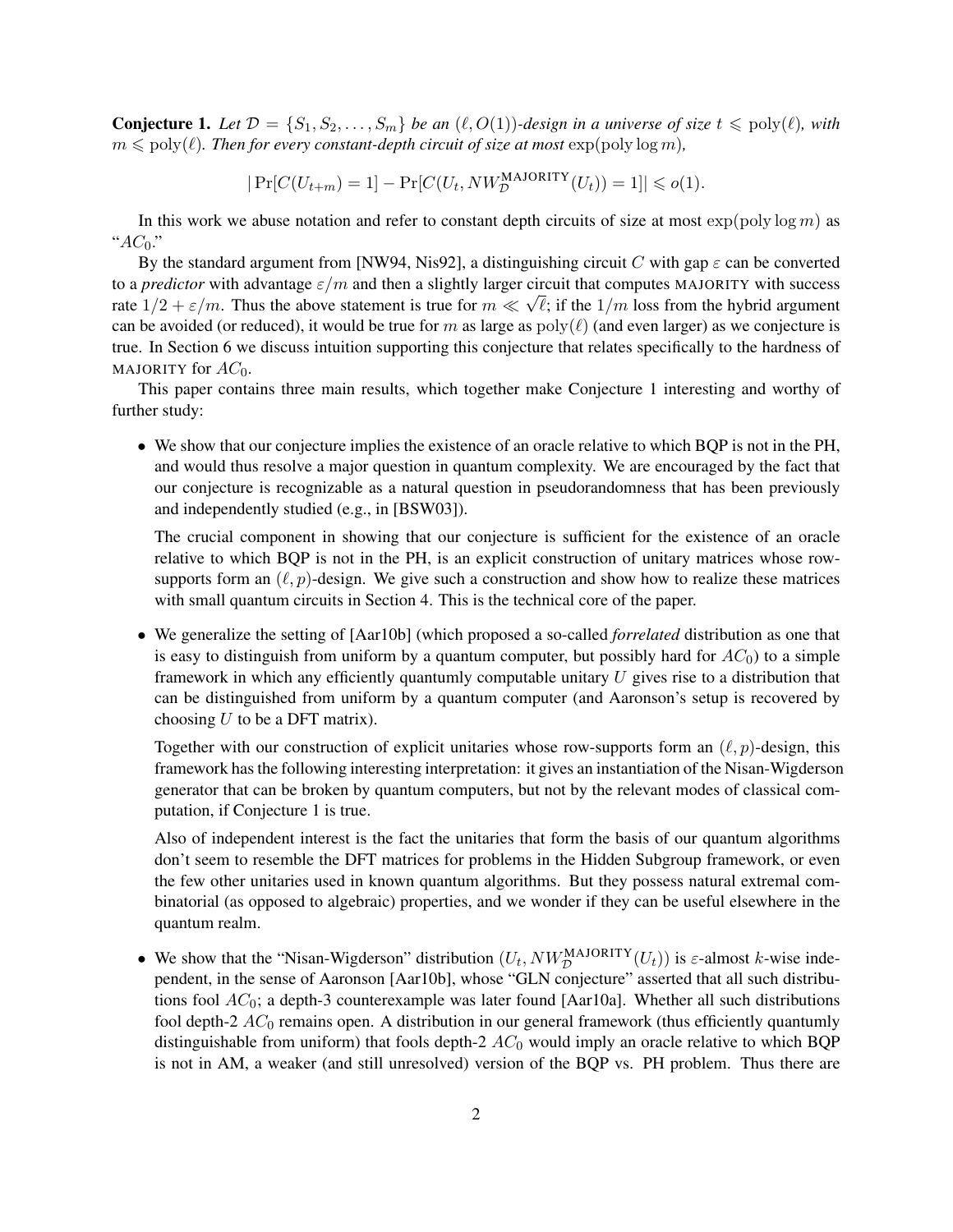two potential routes to resolving this weaker version of the main problem (the depth-2 version of our conjecture, and the depth-2 version of the GLN conjecture); ours is formally easier, and arguably conceptually easier because its connection to the pseudorandomness literature suggests initial lines of attack.

Finally, since [Aar10b] has shown that the classes *SZK* and *BPP*<sub>path</sub> require exponentially many queries to distinguish *ε*-almost *k*-wise independent distributions from uniform, our constructions *unconditionally* yield oracles relative to which BQP does not lie in either of these classes (and *MA* as well, since  $MA \subseteq BPP_{\text{path}}$ ), just as Aaronson's construction does.

### 1.1 The BQP vs. PH question

The quest for an oracle relative to which BQP is not in the PH dates to the foundational papers of the field; the question was first asked by Bernstein and Vazirani [BV93] in the early 1990's. They also gave an oracle problem, RECURSIVE FOURIER SAMPLING, that is regarded as a promising candidate (but there have been as yet no real inroads on a potential proof). Currently, oracles are known relative to which BQP is not in MA [Wat00], but no relativized worlds are known in which BQP is not in AM. Obtaining an oracle relative to which BQP is not in the PH thus represents a stubborn, longstanding and fundamental problem whose resolution would help clarify the relationship between BQP and classical complexity classes. In recent progress, Aaronson [Aar10b] devised a *relation* oracle problem that lies in the function version of BQP but not in the function version of the PH, but this still leaves the original problem open. Aaronson's work [Aar10b] also has a detailed account of the many motivations for revisiting (and hopefully resolving!) this problem, and we refer the interested reader to the introduction of [Aar10b] for many more details.

In this paper we will find it convenient to speak almost exclusively about the "scaled down" version of the problem, which is equivalent via the well-known connection between PH and *AC*0. In it, the goal is to design a promise problem (rather than an oracle) that lies in (promise)-BQLOGTIME but not (promise)-*AC*<sup>0</sup> We will drop the cumbersome "promise" modifiers when they are clear from context. The class BQLOGTIME is the class of languages decidable by quantum computers that have random access to an *N*-bit input, and use only  $O(\log N)$  steps.

Definition 1.3 (BQLOGTIME). *A language L is in* BQLOGTIME *if it can be decided by a LOGTIMEuniform family of circuits*  ${C_n}$ , where each  $C_n$  is a quantum circuit on n qubits. On an  $(N = 2^n)$ -bit *input x, circuit C<sup>n</sup> applies O*(log *N*) *gates, with each gate being either a* query *gate which applies the map*  $|i\rangle|z\rangle \mapsto |i\rangle|z \oplus x_i\rangle$ , or a standard quantum gate (from a fixed, finite basis). It is equivalent (by polynomially *padding the number of qubits) to allow* poly log(*N*) *gates.*

Following Aaronson, our goal will be to design, for each input length *N*, a *distribution* on *N*-bit strings that can be distinguished from the uniform distribution by a BQLOGTIME predicate, but not by an *AC*<sup>0</sup> circuit. As described in Appendix C, such a distribution can be easily converted to a proper oracle *O* for which  $BQP^O \not\subset PH^O$ .

#### 1.2 Techniques

In this section we briefly discuss the techniques we use for each of the main results listed above.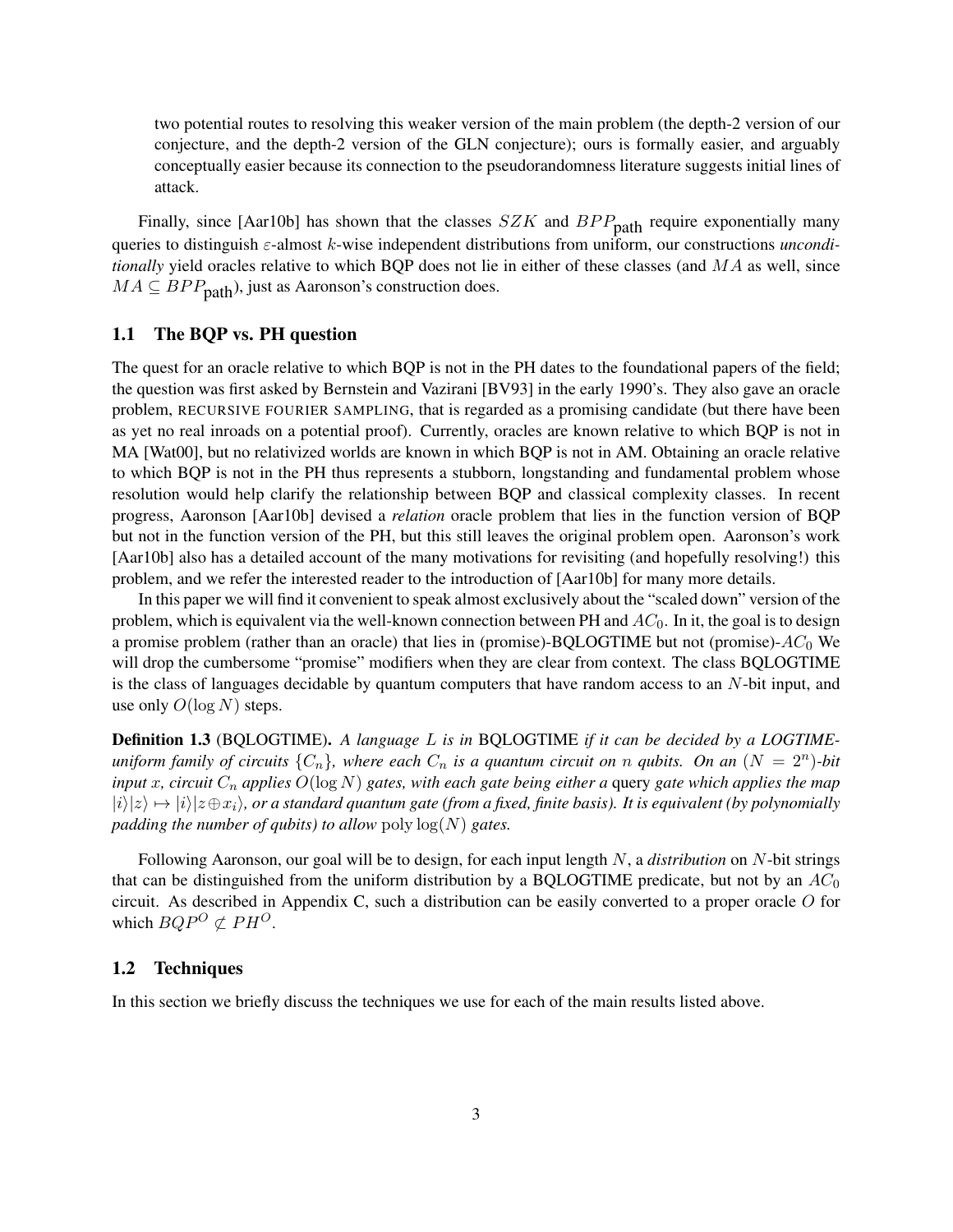**Showing that our NW distribution is**  $\varepsilon$ **-almost** *k***-wise independent. We prove that whenever**  $D$  **is an** *⁄***<sup>***n***</sup> is an** *i* $\sim$ *⁄***<sup>***n***</sup> is an** *i* $\sim$ *⁄***<sup>***n***</sup> is an** *i* $\sim$ *⁄***<sup>***n***</sup> is an** *i* $\sim$ *⁄***<sup>***n***</sup> is an** *i* $(\ell, p)$  design in a universe of size *t*, the random variable  $(U_t, NW_{\mathcal{D}}^{\text{MAJORITY}}(U_t))$  is  $O(pk^2/\sqrt{\ell})$ -almost *k*wise independent, for  $k < o(\ell^{1/4}p^{-1/2})$ . The relevant definition of almost-k-wise independence (which we inherit from [Aar10b]) appears in Definition 2.1. Recall that this property of our distribution is the technical basis of the *SZK* and *BP Ppath* results, as well as the connections to the depth-2 GLN conjecture.

This statement amounts to the assertion that after conditioning on the value of up to *k −* 1 coordinates, the bias (away from 1/2) of any specified *k*-th coordinate is at most  $O(pk/\sqrt{\ell})$ . This is an easy calculation the bias (away from 1/2) of any specified *k*-th coordinate is at most  $O(pk/\sqrt{\ell})$ . when the conditioned coordinates all lie among the first *t* coordinates (since the *k*-th coordinate is either completely independent, if it lies among the first *t* coordinates, or else it is MAJORITY applied to a subset of *ℓ* of the first *t* coordinates, of which up to *k −* 1 may be fixed). In the actual proof, when some conditioned coordinates lie *outside* the first *t* coordinates (which would otherwise be difficult to analyze), we use the following simple trick to reduce to the easy case: we replace conditioning on coordinate  $t + i$  with conditioning on *all* of the coordinates in set  $S_i$  of the  $(\ell, p)$ -design (which determine it). Since at most *p* of these can affect the bias of the *k*-th coordinate, we are back in the easy case with up to  $p(k - 1)$  bits fixed instead of  $(k - 1)$ .

Showing that our conjecture is sufficient to resolve the BQP vs. PH question. In order to show that our conjecture is sufficient to imply an oracle relative to which BQP is not in the PH, we need to discuss the quantum part of the argument. Conjecture 1 implies that the NW generator with certain parameters fools *AC*0, which is one part of the overall argument. The other part is to exhibit a BQLOGTIME algorithm that "breaks" this instantiation of the NW generator. Generalizing [Aar10b], our quantum algorithm<sup>2</sup> will receive a random string  $x \in \{+1, -1\}^t$  (which should be thought of as the input to the NW generator) as the first half of its input, and as the second half of its input, *either*

- 1. a second random string in  $\{+1, -1\}^t$ , *or*
- 2. a string containing the *signs* of a unitary *U* (with entries in  $\{0, 1, -1\}$ ) applied to *x*.

The algorithm distinguishes the two cases (roughly) by querying *x* into the phases, applying *U*, multiplying the second string into the phases, and measuring in the Hadamard basis.

Note that in case (2), each coordinate of the second string is the sign of a +1*/ −* 1 weighted sum of certain coordinates of *x*; i.e., it computes MAJORITY (with a fixed pattern of inputs negated) on this subset of the coordinate of *x*. Thus, if we can construct a unitary *U* whose row-supports form an  $(\ell, p)$  design  $D$  in a universe of size *t*, then case (2) will be the distribution  $(U_t, NW_{\mathcal{D}}^{MAJORITY}(U_t))$ , and case (1) will be the uniform distribution. The parameters of this instantiation of the NW generator will be such that Conjecture 1 implies that it fools *AC*0. Our task becomes to construct such a unitary *U*.

Note that it is *not* possible to simply take an existing (*ℓ, p*) design (random, or other explicit constructions that appear in the literature [NW94, HR03]) and attach  $+/-$  signs to the elements of the sets so as to make their characteristic vectors pairwise orthogonal, which is what is needed for them to come from the rows of a unitary *U*. On the other hand we have a different setting of the parameters in mind than usual: we want *p* to be unusually small (a constant), but the number of sets in the design is also unusually small (only  $poly(\ell)$ ) instead of  $\exp(\ell)$ ). For these parameters we manage to obtain the required  $(\ell, p)$  design using a geometric construction, in which the sets are the characteristic vectors of pairs of lines in an affine plane. The strong symmetries in this construction allow us to assign +*/−* signs to the elements of each set to achieve pairwise orthogonality of their characteristic vectors. In fact these set systems have only *t/*2 (rather than *t*) sets in

<sup>&</sup>lt;sup>2</sup>We ignore normalization factors in this discussion.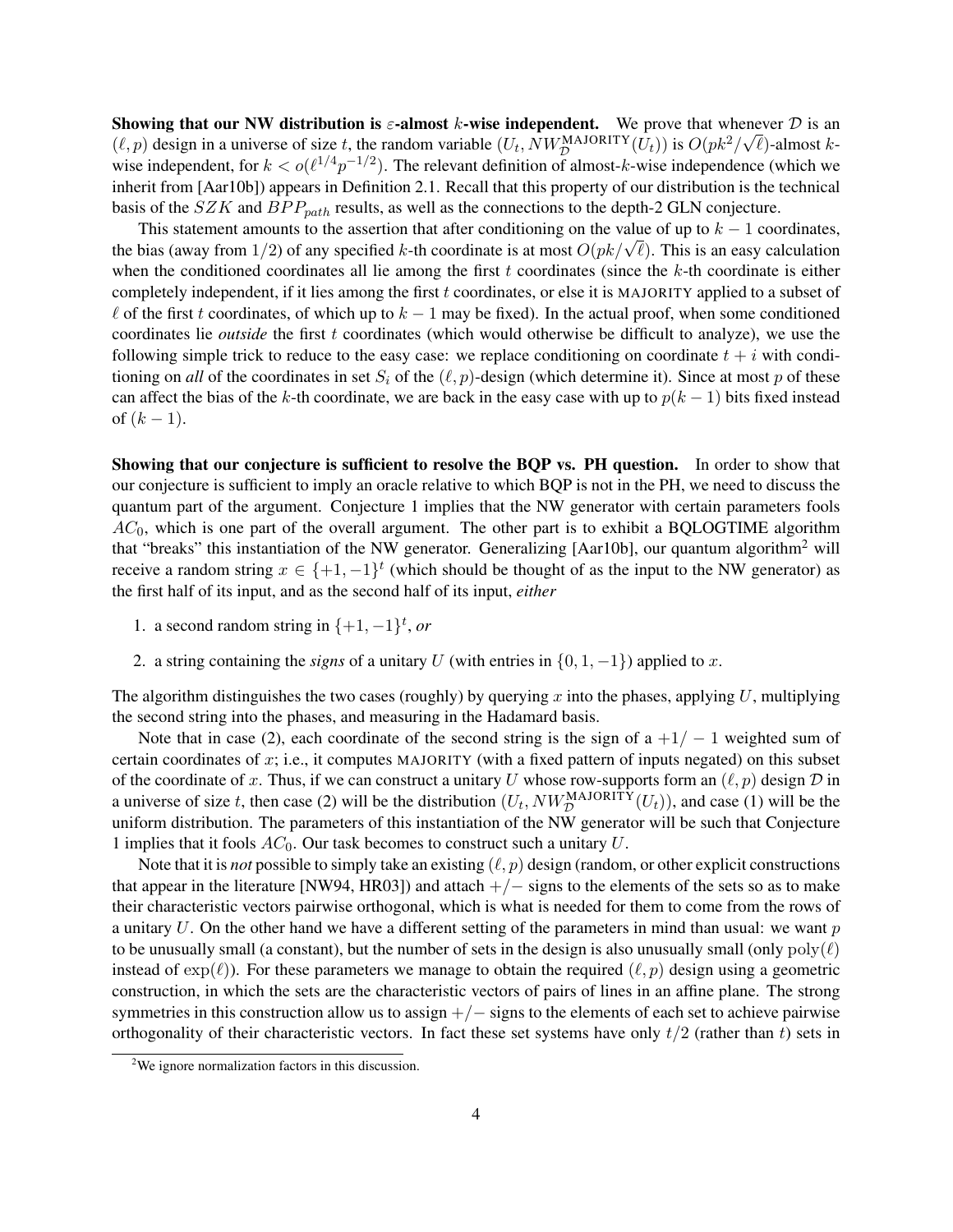them, so the resulting unitaries will have the required properties only among half of their rows, but a small modification of the distribution given to the quantum algorithm in case (2) above can handle this without difficulty.

In Section 4.2 we give a *local decomposition* (see Section 3.1 for the formal definition) of these unitaries, which is necessary to have an *efficient* quantum algorithm. This is the most technically involved part of the paper. We also describe a modification of our construction that is *extremal* in the sense that it optimizes all relevant parameters simultaneously: *all* rows of the unitary participate, we have  $p \le 2$ , and  $t \le \ell^2$ . This is not required for our results, but it is aesthetically pleasing. We have been unable to find a local decomposition that would enable us to actually use this construction as the basis of an efficient quantum algorithm, and we leave finding such a decomposition as an intriguing open problem.

### 2 NW distributions are *ε*-almost *k*-wise independent

Aaronson [Aar10b] used the following definition of *ε*-almost *k*-wise independence in order to formulate his "Generalized Linial-Nisan" (GLN) conjecture.

**Definition 2.1.** A random variable D distributed on  $\{0,1\}^r$  is  $\varepsilon$ -almost *k*-wise independent *if for every k distinct indices*  $i_1, i_2, \ldots, i_k \in [r]$ *, and every*  $\alpha_1, \alpha_2, \ldots, \alpha_k \in \{0, 1\}$  *we have:* 

$$
1 - \varepsilon \leqslant \frac{\Pr[D_{i_1} = \alpha_1 \wedge D_{i_2} = \alpha_2 \wedge \dots \wedge D_{i_k} = \alpha_k]}{2^{-k}} \leqslant 1 + \varepsilon.
$$

The following is the GLN conjecture, which is now known to be false for depth 3 and higher [Aar10a], but remains open for depth 2:

**Conjecture 2** ([Aar10b]). Let D be any random variable distributed on  $\{0,1\}^r$  that is  $1/r^{\Omega(1)}$ -almost  $r^{\Omega(1)}$ -wise independent<sup>3</sup>. Then for every constant-depth circuit C of size at most  $m = 2^{r^{o(1)}}$ ,

$$
|\Pr[C(D) = 1] - \Pr[C(U_r) = 1]| \leq o(1).
$$

We now show that certain instantiations of the NW generator, including the ones in our Conjecture 1, are *ε*-almost *k*-wise independent, with parameters such that the GLN conjecture implies ours.

**Theorem 2.2.** Let  $\mathcal{D} = \{S_1, S_2, \ldots, S_m\}$  be an  $(\ell, p)$  design in a universe of size *t*. Then for every  $k < o(\ell^{1/4}p^{-1/2})$ , the jointly distributed random variable

$$
(C, D) = (U_t, NW_{\mathcal{D}}^{\text{MAJORITY}}(U_t))
$$

*is*  $O(pk^2/\sqrt{2})$ *ℓ*)*-almost k-wise independent.*

*Proof.* Fix  $k_1$  distinct indices  $i_1, i_2, \ldots, i_{k_1} \in [t]$  and  $k_2$  distinct indices  $j_1, j_2, \ldots, j_{k_2} \in [m]$  with  $k_1 + k_2 \leq$  $k$ , and fix  $\alpha_1, \alpha_2, \ldots, \alpha_{k_1}, \beta_1, \beta_2, \ldots, \beta_{k_2} \in \{0, 1\}.$ 

We compute the probability

$$
\rho = \Pr[C_{i_1} = \alpha_1 \wedge C_{i_2} = \alpha_2 \wedge \cdots \wedge C_{i_{k_1}} = \alpha_{k_1} \wedge D_{j_1} = \beta_1 \wedge D_{j_2} = \beta_2 \wedge \cdots \wedge D_{j_{k_2}} = \beta_{k_2}],
$$

<sup>&</sup>lt;sup>3</sup>One might expect to see  $k = \text{poly}\log(r)$  independence rather than  $k = r^{\Omega(1)}$ , in analogy with the Linial-Nisan conjecture. Aaronson uses the stronger parameter setting (making the GLN conjecture easier) because it is sufficient for his construction; it is for ours too.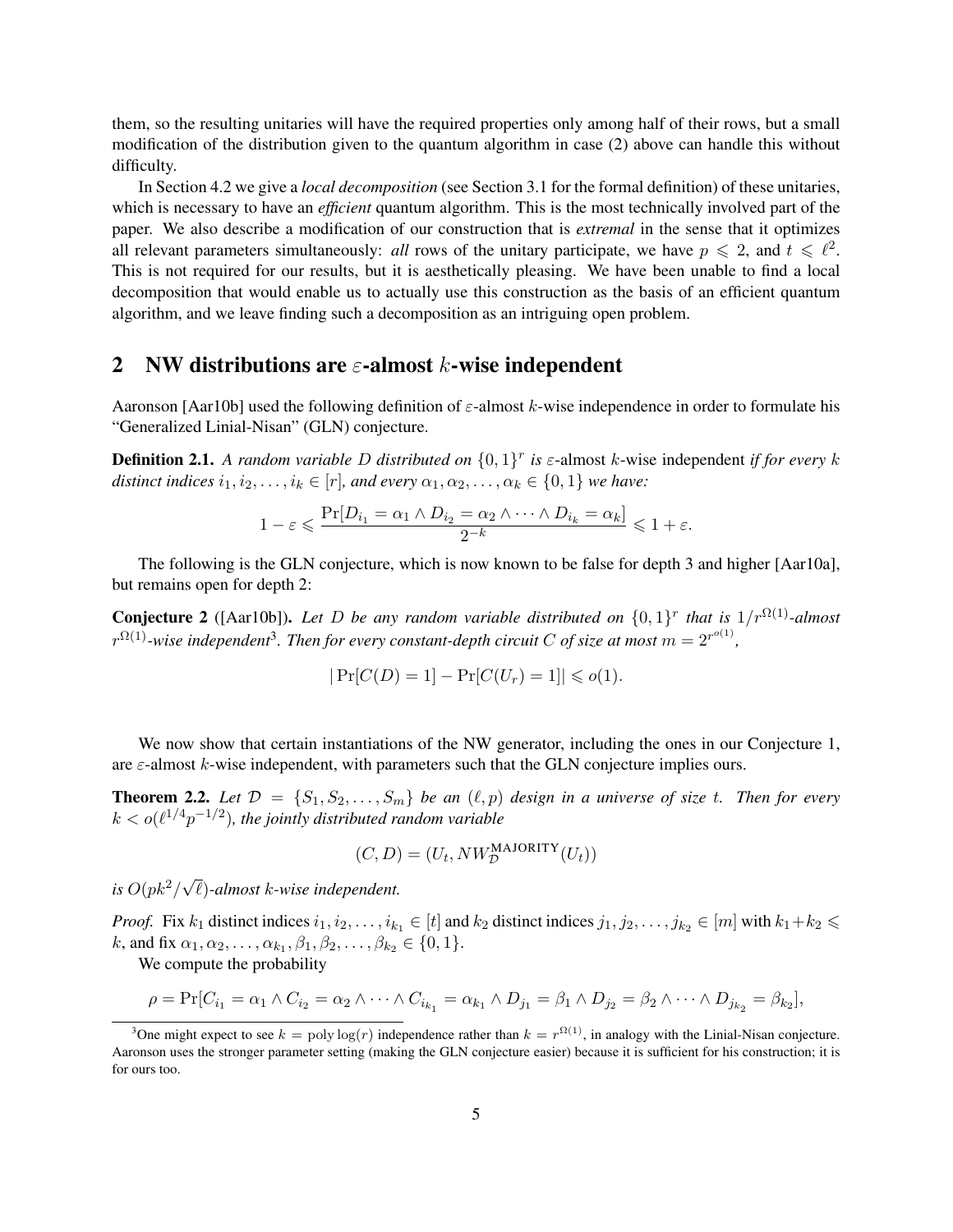which we write as

$$
\rho = \left( \prod_{w=1}^{k_1} \Pr[C_{i_w} = \alpha_w | C_{i_1} = \alpha_1 \land C_2 = \alpha_2 \land \dots \land C_{i_{w-1}} = \alpha_{i_{w-1}}] \right)
$$
  
 
$$
\times \left( \prod_{w=1}^{k_2} \Pr[D_{j_w} = \beta_j | C_{i_1} = \alpha_1 \land C_2 = \alpha_2 \land \dots \land C_{i_{k_1}} = \alpha_{i_{k_1}}
$$
  
 
$$
\land D_{j_1} = \beta_{j_1} \land D_{j_2} = \beta_{j_2} \land \dots \land D_{j_{w-1}} = \beta_{w-1}])
$$

Clearly the first  $k_1$  terms of the product are exactly  $1/2$ , since *C* is uniform on *t*-bit strings. Now, consider the *w*-th factor, denoted  $\rho_w$ , in the second part of the product. The key maneuver is to replace the conditioning on  $D_{j_v}$  (for  $v < w$ ) with conditioning on  $D_s$  for  $s \in S_w \cap S_v$ . This is permissible because  $D_{j_v}$  can affect  $D_{j_w}$  only through the common elements of their associated sets  $S_v$  and  $S_w$ . Note that because  $|S_w \cap S_v| \leq p$ , the total number of coordinates that are being conditioned upon is  $\leq p$ k.

*.*

 $\Box$ 

Recall that  $|S_w| = \ell$ , and that the bit  $D_w$  is the majority (with certain inputs negated) of the specified  $\ell$ coordinates of *C*. Without conditioning, we could compute  $Pr[D_w = 1]$  by

$$
\frac{1}{2^\ell}\cdot \sum_{r=\lceil \ell/2\rceil}^\ell\binom{\ell}{r}.
$$

We want to compute instead  $\rho_w$ , which is the same probability conditioned on up to *pk* of the coordinates of *C*. The maximum value of  $\rho_w$  is thus

$$
\rho_w \leqslant \frac{1}{2^{\ell}} \cdot \sum_{r=\lceil \ell/2 \rceil -pk}^{\ell} {\ell \choose r}.
$$

A simple calculation using Stirling's Approximation shows that  $\binom{\ell}{r}$  $\binom{\ell}{r} \leqslant O(\frac{2^{\ell}}{\sqrt{\ell}})$  for all *r*, so we obtain the upper bound of

$$
\rho_w \leqslant \frac{1}{2} + O(pk/\sqrt{\ell}).
$$

A symmetric argument shows that

$$
\rho_w \geq \frac{1}{2} - O(pk/\sqrt{\ell}).
$$

Thus we conclude (using that *k < o*( *√ ℓ/*(*pk*))):

$$
\rho \leqslant \Big(1/2 + O(pk/\sqrt{\ell})\Big)^k \leqslant \Big[(1/2)\left(1 + O(pk/\sqrt{\ell})\right)\Big]^k \leqslant 2^{-k}\left(1 + O(pk^2/\sqrt{\ell})\right),
$$

and

$$
\rho \geqslant \left(1/2-O(pk/\sqrt{\ell})\right)^k \geqslant \left[(1/2)\left(1-O(pk/\sqrt{\ell})\right)\right]^k \geqslant 2^{-k}\left(1-O(pk^2/\sqrt{\ell})\right),
$$

as required.

# 3 A general framework

In this section we describe how to turn any efficiently quantumly computable unitary into a distribution that can be distinguished from uniform by a BQLOGTIME machine. Our framework generalizes the setup in [Aar10b]. The "quantum part" of the paper is almost entirely contained within this section, so we review some relevant preliminaries below before describing the main result.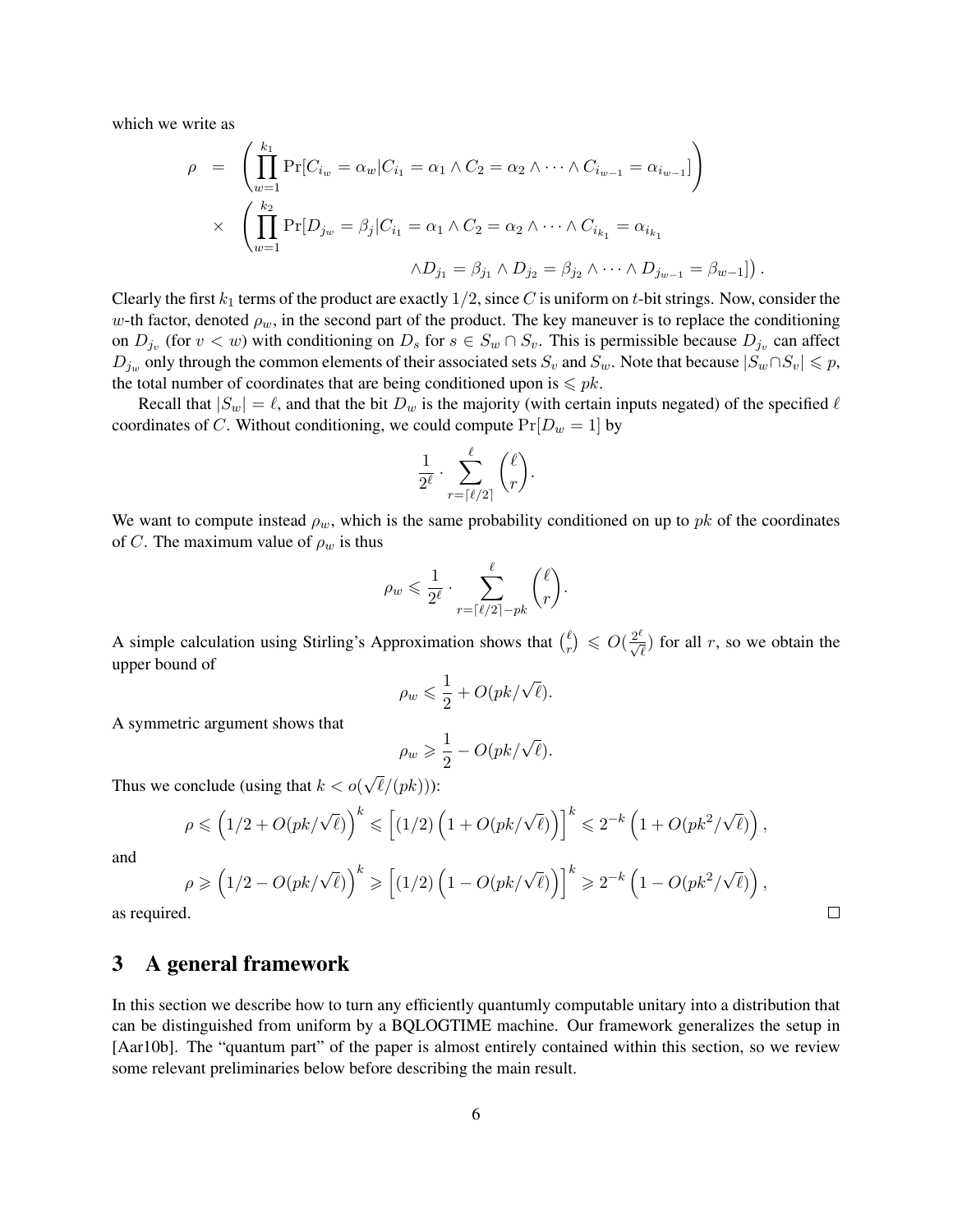#### 3.1 Quantum preliminaries

A *unitary* matrix is a square matrix *U* with complex entries such that  $UU^* = I$ , where  $U^*$  is the conjugate transpose. Equivalently, its rows (and columns) form an orthonormal basis. We name the standard basis vectors of the  $N = 2^n$ -dimensional vectorspace underlying an *n*-qubit system by  $|v\rangle$  for  $v \in \{0, 1\}^n$ . A *local* unitary is a unitary that operates only on  $b = O(1)$  qubits; i.e. after a suitable renaming of the standard basis by reordering qubits, it is the matrix  $U \otimes I_{2^{n-b}}$ , where  $U$  is a  $2^b \times 2^b$  unitary  $U$ . A local unitary can be applied in a single step of a quantum computer. A *local decomposition* of a unitary is a factorization into local unitaries. We say an  $N \times N$  unitary is *efficiently quantumly computable* if this factorization has at most  $\text{poly}(n)$  factors.

A *quantum circuit* applies a sequence of local unitaries ("gates") where each gate is drawn from a fixed, finite set of gates. There are universal finite gate sets for which any efficiently quantumly computable unitary can be realized (up to exponentially small error) by a  $poly(n)$ -size quantum circuit [KSV02].

In this paper, the only manner in which our BQLOGTIME algorithm will access the input string  $x$  is the following operation, which "multiplies  $x$  into the phases". There are three steps: (1) query with the query register clean, which applies the map  $|i\rangle|0\rangle \mapsto |i\rangle|0 \oplus x_i\rangle$  (note each  $x_i$  is in  $\{0,1\}$ ); (2) apply to the last qubit the map  $|0\rangle \mapsto -|0\rangle$ ,  $|1\rangle \mapsto |1\rangle$ ; (3) query again to uncompute the last qubit. When we speak of "multiplying *x* into the phase" it will be linguistically convenient to speak about *x* as a vector with entries from  $\{+1, -1\}$ , even though one can see from this procedure that the actual input is a  $0/1$  vector.

The following lemma will be useful repeatedly. It states (essentially) that a block diagonal matrix, all of whose blocks are efficiently quantumly computable, is itself efficiently quantumly computable. This is trivial when all of the blocks are identical, but not entirely obvious in general. The proof is in Appendix A

**Lemma 3.1.** Fix  $N = 2^n$  and  $M = 2^m$ . Let U be an  $N \times N$  block diagonal matrix composed of the *blocks*  $U_1, U_2, \ldots, U_M$ , where each  $U_i$  is a  $N/M \times N/M$  matrix that has a  $\text{poly}(n)$ -size quantum circuit, *a description of which is generated by a uniform* poly(*n*) *time procedure, given input i. Then given three registers of m qubits, n − m qubits, and* poly(*n*) *qubits, respectively, with the third register initialized to*  $|000 \cdots 0\rangle$ , there is a poly $(n)$  size uniform quantum circuit that applies U to the first two registers and *leaves the third unchanged.*

#### 3.2 The quantum algorithm

Let *A* be any  $N \times N$  matrix with entries<sup>4</sup> in  $\{0, 1, -1\}$  and pairwise orthogonal rows, and define  $S(A, i)$ to be the support of the *i*-th row of matrix *A*. Define  $\overline{A}$  to be the matrix *A* with entries in row *i* scaled by  $1/\sqrt{|S(A, i)|}$ , and observe that  $\overline{A}$  is a unitary matrix.

Define the random variable  $D_{A,M} = (x, z)$  distributed on  $\{+1, -1\}^{2N}$  by picking  $x \in \{+1, -1\}^N$ uniformly, and setting the next *N* bits to be  $z \in \{+1, -1\}^N$  defined by  $z_i = \text{sgn}((Ax)_i) = \text{sgn}((\overline{A}x)_i)$  for *i* ≤ *M* and *z*<sub>*i*</sub> independently and uniformly random in  ${+1, -1}$  for *i > M*.

It will be convenient to think of  $M = N$  initially; we analyze the general case because we will eventually need to handle  $M = N/2$ . Below, we use  $U_{2N}$  to denote the random variable uniformly distributed on *{*+1*, −*1*}* <sup>2</sup>*<sup>N</sup>* .

**Theorem 3.2.** Let  $N = 2^n$  for an integer  $n > 0$ , and let  $M = \Omega(N)$ . For every matrix  $A \in \{0, 1, -1\}^{N \times N}$ *with pairwise orthogonal rows, there is a BQLOGTIME algorithm*  $Q_A$  *that distinguishes*  $D_{A,M}$  *from*  $U_{2N}$ *;* 

<sup>4</sup>We could extend this framework to matrices with general entries, but we choose to present this restriction since it is all we need.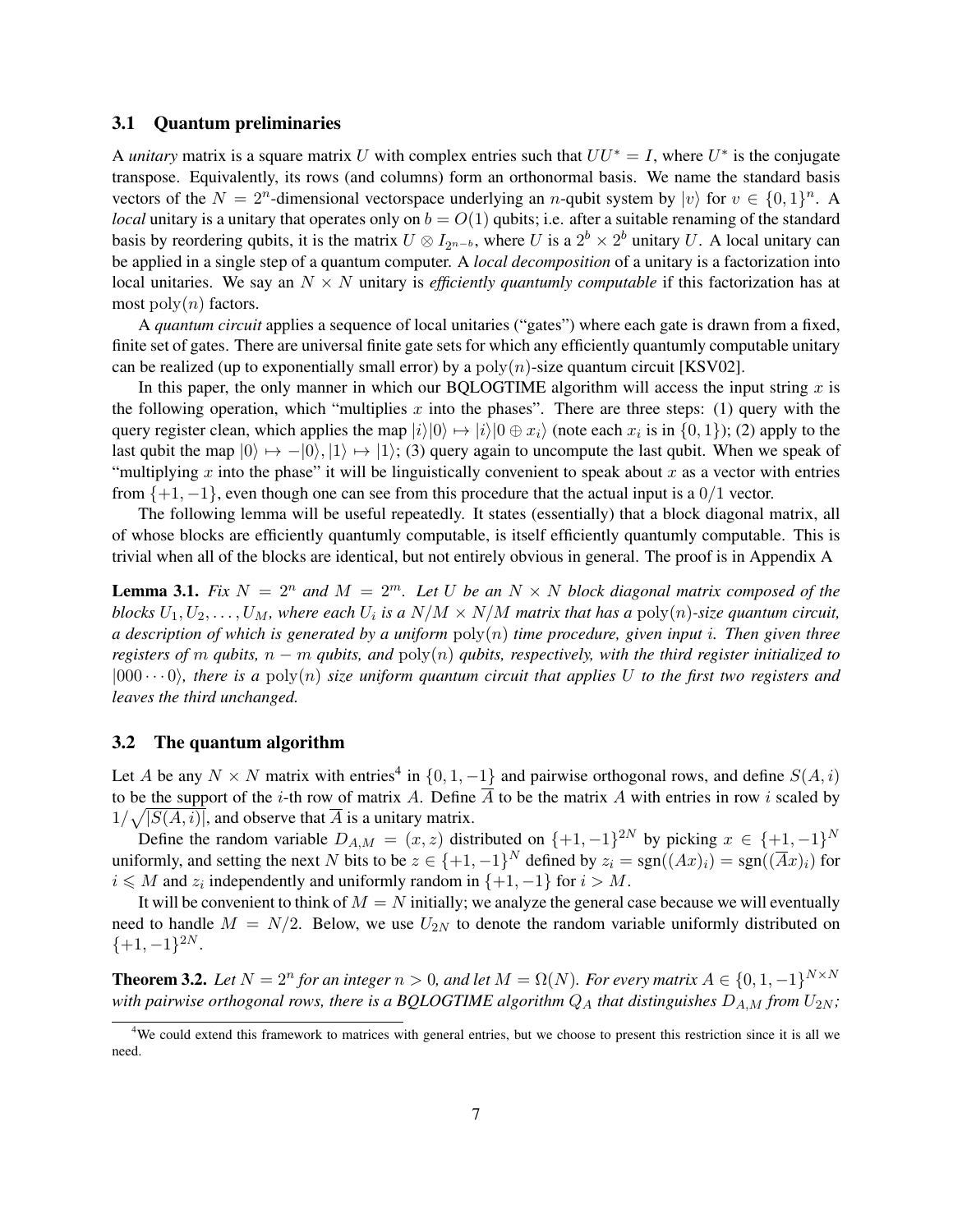*i.e., there is some constant*  $\varepsilon > 0$  *for which:* 

$$
|\Pr[Q_A(D_{A,M})=1] - \Pr[Q_A(U_{2N})=1]| > \varepsilon.
$$

*The algorithm is uniform if A comes from a uniform family of matrices.*

*Proof.* The input to the algorithm is a pair of strings  $x, z \in \{+1, -1\}^N$ . The algorithm performs the following steps:

- 1. Enter a uniform superposition *√* 1  $\frac{1}{N}$   $\sum_{i \in \{0,1\}^n}$  *|i* $\rangle$  and multiply *x* into the phase to obtain  $\frac{1}{\sqrt{l}}$  $\frac{1}{N}$  ∑<sub>*i*∈{0,1}</sub><sup>*n*</sup>  $x_i|i\rangle$ .
- 2. Apply  $\overline{A}$  to obtain  $\frac{1}{\sqrt{2}}$  $\frac{1}{\overline{N}}$  ∑<sub>*i*∈{0,1}</sub><sup>*n*</sup>( $\overline{A}x$ )*i*|*i*).
- 3. Multiply *z* into the phase to obtain  $\frac{1}{\sqrt{2}}$  $\frac{1}{N} \sum_{i \in \{0,1\}^n} z_i(\overline{A}x)_i |i\rangle.$
- 4. Define vector *w* by  $w_i = \frac{1}{\sqrt{2}}$  $\frac{1}{N}z_i(\overline{A}x)_i$ . Apply the  $N \times N$  Hadamard<sup>5</sup> *H* to obtain  $\sum_{i \in \{0,1\}^n} (Hw)_i|i\rangle$ , and measure in the computational basis. Accept iff the outcome is  $0^n$ .

We first argue that the acceptance probability is small in case  $(x, z)$  is distributed as  $U_{2N}$ . This follows from a symmetry argument: for fixed *x*, and *w* as defined in Step 4 above, the vector *Hw* above has every entry identically distributed, because *z* is independently chosen uniformly from *{−*1*,* +1*} <sup>N</sup>* and every row of *H* is a vector in  $\{-1, +1\}^N$ . In particular this implies that the random variable  $(Hw)_i^2$  is identically distributed for all *i*. Together with the fact that  $\sum_i (Hw)^2_i = 1$ , we conclude that  $E[(Hw)^2_i] = 1/N$ . Then by Markov, with probability at least  $1 - 1/\sqrt{N}$  we accept with probability at most  $\sqrt{N}/N$ , for an overall by Markov, with probability at least  $1 - 1/\sqrt{N}$  we accept with probability at most  $\sqrt{N}/N$ , for an overall acceptance probability of at most  $2/\sqrt{N}$ .

Next, we argue that the acceptance probability is large in case  $(x, z)$  is distributed as  $D_{A,M}$ . Here we *√*  $\frac{1}{N\cdot|S(A,i)|}\Omega(\sqrt{|S(A,i)|}) \ = \ \Omega(1/2)$ observe that for  $i \leq M$ ,  $w_i = \frac{1}{\sqrt{2}}$  $\frac{1}{N}$  $|\overline{(A}x)_i|$  and hence  $E[w_i] = \frac{1}{\sqrt{N \cdot |S|}}$ *N*) (since before scaling,  $w_i$  is just the distance from the origin of a random walk on the line, with  $|S(A, i)|$ steps). For  $i > M$ , we simply have  $E[w_i] = 0$ . Then  $E[\sum_i w_i] = M \cdot \Omega(1/\sqrt{N}) = \Omega(\sqrt{N})$ , so  $E[(Hw)_{0^n}] = \Omega(1)$ . Since the random variable  $(Hw)_{0^n}$  is always bounded above by 1, we can apply Markov to its negation to conclude that with constant probability, it is *at least* a constant  $\varepsilon$  (and in such cases the acceptance probability is at least  $\varepsilon^2$ ). Overall, the acceptance probability is  $\Omega(1)$ .  $\Box$ 

The BQLOGTIME algorithm for what Aaronson calls FOURIER CHECKING in [Aar10b] is recovered from the above framework by taking A to be a DFT matrix (and  $M = N$ ).

### 4 Unitary matrices with large, nearly-disjoint row supports

In this section we construct unitary matrices *A* with the additional property that all or "almost all" of the row supports  $S(A, i)$  are large and have bounded intersections. We also show that these unitaries are efficiently quantumly computable. This is the final part of our main result: the distribution *DA,M* (it will turn out that *M* will be half the underlying dimension) is distinguishable from uniform by a BQLOGTIME algorithm by Theorem 3.2, and at the same time *DA,M* can be seen as an NW distribution that by Conjecture 1 fools *AC*<sup>0</sup> (see Section 5 for the precise statement).

 $\overline{S}$ This is the matrix *H* whose rows and columns are indexed by  $\{0, 1\}^n$ , with entry  $(i, j)$  equal to  $-1^{\langle i, j \rangle}/\sqrt{N}$ .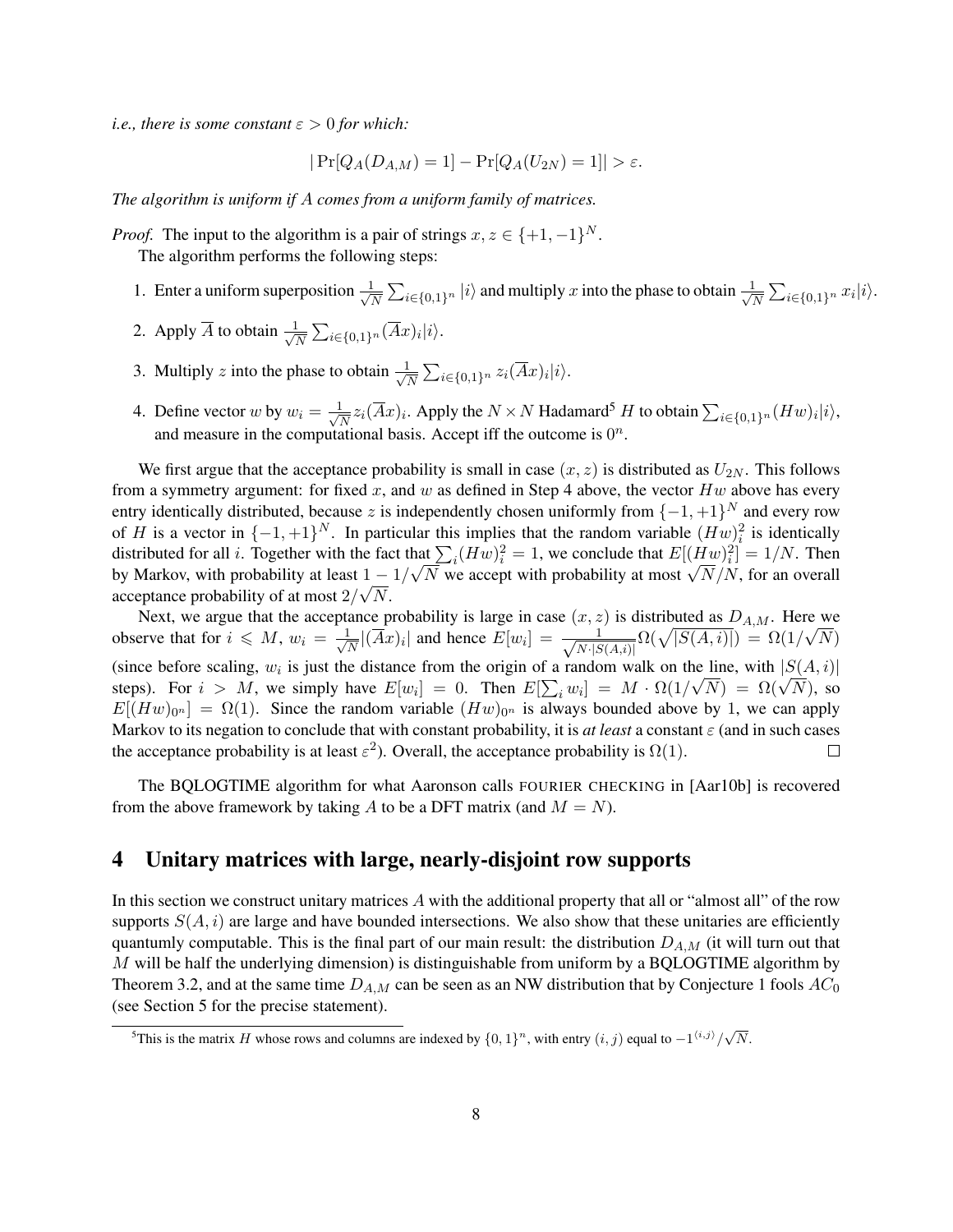#### 4.1 The paired-lines construction

We describe a collection of  $q^2/2$  pairwise-orthogonal rows, each of which is a vector in  $\{0, +1, -1\}^{q^2}$ . We identify  $q^2$  with the affine plane  $\mathbb{F}_q \times \mathbb{F}_q$ , where  $q = 2^n$  for an integer  $n > 0$ . Let  $B_1, B_2$  be an equipartition of  $\mathbb{F}_q$ , and let  $\phi : B_1 \to B_2$  be an arbitrary bijection. Our vectors are indexed by a pair  $(a, b) \in \mathbb{F}_q \times B_1$ , and their coordinates are naturally identified with  $\mathbb{F}_q \times \mathbb{F}_q$ :

$$
v_{a,b}[x,y] = \begin{cases} -1 & y = ax + b \\ +1 & y = ax + \phi(b) \end{cases}
$$
 (1)

Notice that  $v(a, b)$  is −1 on exactly the points of  $\mathbb{F}_q \times \mathbb{F}_q$  corresponding to the line with slope *a* and *y*intercept *b*, and +1 on exactly the points of  $\mathbb{F}_q \times \mathbb{F}_q$  corresponding to the line with slope *a* and *y*-intercept  $\phi(b)$ . So each  $v(a, b)$  is supported on exactly a pair of parallel lines. Orthogonality will follow from the fact that every two non-parallel line-pairs intersect in exactly one point, as argued in the proof of the next lemma.

Lemma 4.1. *The vectors defined in Eq. (1) are pairwise orthogonal, and their supports form a* (2*q,* 4) *design.*

*Proof.* Consider  $(a, b) \neq (a', b')$ . If  $a = a'$  then the supports of  $v(a, b)$  and  $v(a, b')$  are disjoint. Otherwise  $a \neq a'$  and there are exactly four intersection points (obtained by solving linear equations over  $\mathbb{F}_q$ ):

- $(x = (b' b)/(a a'), y = ax + b) = (x = (b' b)/(a a'), y = a'x + b')$ , which contributes  $(-1) \cdot (-1) = 1$  to the inner product, and
- $(x = (b' \phi(b))/(a a'), y = ax + \phi(b)) = (x = (b' \phi(b))/(a a'), y = a'x + b')$ , which contributes  $(+1) \cdot (-1) = -1$  to the inner product, and
- $(x = (\phi(b') b)/(a a'), y = ax + b) = (x = (\phi(b') b)/(a a'), y = a'x + \phi(b'))$ , which contributes  $(-1) \cdot (+1) = -1$  to the inner product, and
- $(x = (\phi(b') \phi(b))/(a a'), y = ax + \phi(b)) = (x = (\phi(b') \phi(b))/(a a'), y = a'x + \phi(b')),$ which contributes  $(+1) \cdot (+1) = 1$  to the inner product.

The sum of the contributions to the inner product from these four points is zero. The computation of the support size is straightforward.  $\Box$ 

In Appendix B, we give another construction (which is not needed for our main result) in which the number of vectors is exactly equal to the dimension of the underlying space (giving rise to a unitary in which "all rows participate" instead of only half of the rows).

#### 4.2 A local decomposition

We new describe an  $q^2 \times q^2$  unitary matrix that is efficiently quantumly computable and has the (normalized) vectors  $v(a, b)$  from Eq. (1) as  $q^2/2$  of its  $q^2$  rows. We recall that  $q = 2^n$  for an integer  $n > 0$ .

**Proposition 4.2.** *The following*  $q \times q$  *unitary matrices are efficiently quantumly computable:* 

- *The DFT matrix*  $F$  *with respect to the additive group of*  $\mathbb{F}_q$ *.*
- *• The inverse DFT matrix F <sup>−</sup>*<sup>1</sup> *with respect to the additive group of* F*q.*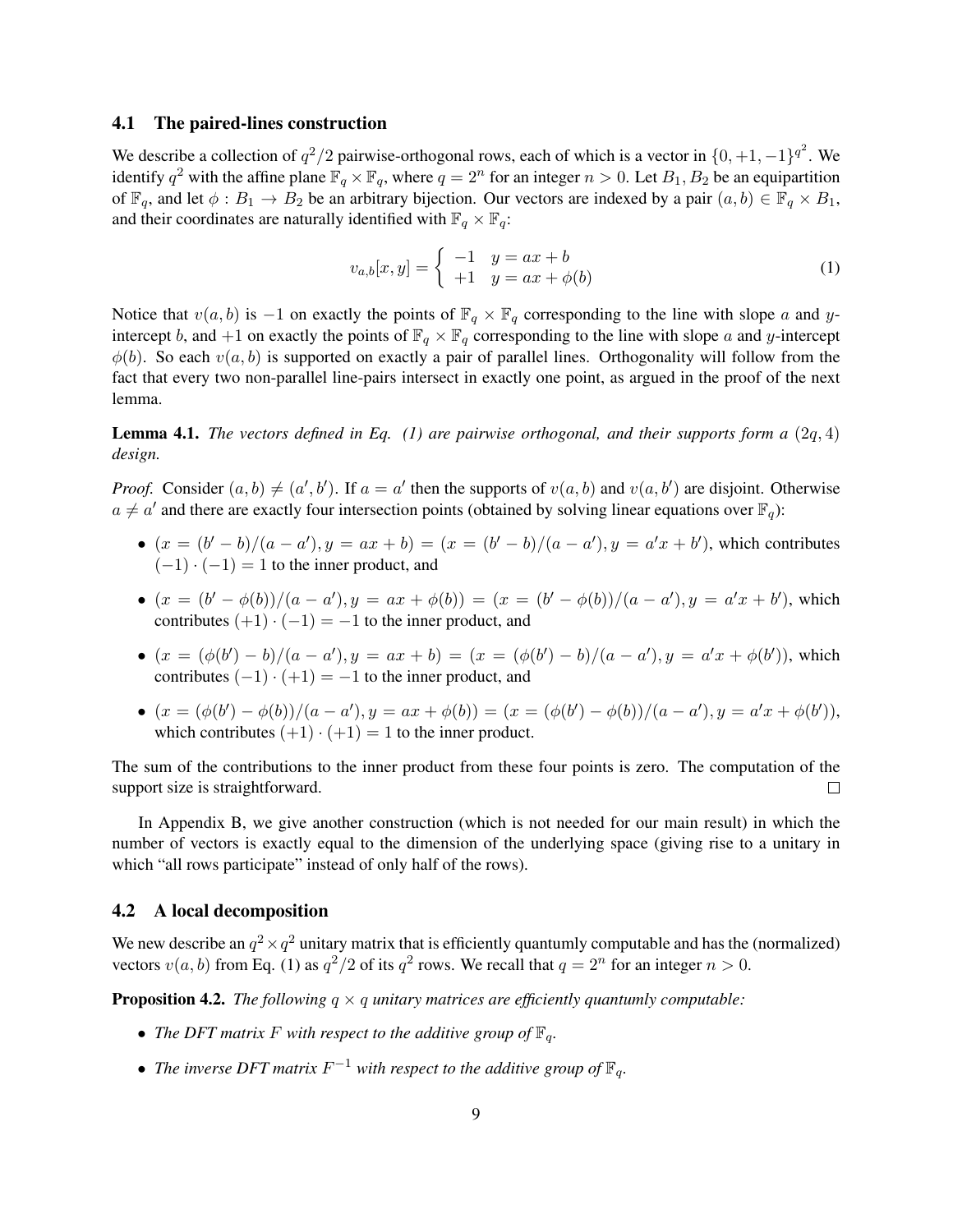• *The*  $q \times q$  *unitary matrix*  $B$  *with*  $\frac{1}{\sqrt{2}}$ 2 (*Iq/*<sup>2</sup> *| − Iq/*<sup>2</sup> ) *as its first q/*2 *rows, √* 1  $\frac{1}{4} (I_{q/4} | - I_{q/4} | I_{q/4} | - I_{q/4})$ *as its next*  $q/4$  *rows*,  $\frac{1}{\sqrt{2}}$  $\frac{1}{8}(I_{q/8}|-I_{q/8}|I_{q/8}|-I_{q/8}|I_{q/8}|-I_{q/8}|I_{q/8}|-I_{q/8})$  as its next  $q/8$  rows, etc... *and whose last row is √* 1  $\frac{1}{\overline{N}}(1,1,1,\ldots,1).$ 

*Proof.* The first two matrices are well-known to be efficiently quantumly computable. For the last one we make use of the Hadamard matrix

$$
H = \frac{1}{\sqrt{2}} \left( \begin{array}{cc} 1 & -1 \\ 1 & 1 \end{array} \right).
$$

Let  $B_i$  be the  $q \times q$  identity matrix with its lower right  $2^i \times 2^i$  submatrix replaced by the matrix  $H \otimes$  $I_{2^{i-1}}$ . Each  $B_i$  is efficiently quantumly computable by Lemma 3.1. It is then easy to verify that  $B =$  $B_1B_2B_3\cdots B_n$ .  $\Box$ 

**Lemma 4.3.** Let  $\alpha$  be a generator of the multiplicative group of  $\mathbb{F}_q$ . For  $c \in \mathbb{F}_q$ , let  $D_c$  denote the  $q \times q$ *diagonal matrix*

$$
\frac{1}{\sqrt{q}} \cdot diag\left(\sqrt{q}, (-1)^{\text{Tr}\,(\alpha^1 \cdot c)}, (-1)^{\text{Tr}\,(\alpha^2 \cdot c)}, (-1)^{\text{Tr}\,(\alpha^3 \cdot c)}, \ldots, (-1)^{\text{Tr}\,(\alpha^{q-1} \cdot c)}\right),
$$

*and let D′ <sup>c</sup> denote the q × q diagonal matrix*

$$
\frac{1}{\sqrt{q}} \cdot diag\left(0, (-1)^{\text{Tr}\,(\alpha^1 \cdot c)}, (-1)^{\text{Tr}\,(\alpha^2 \cdot c)}, (-1)^{\text{Tr}\,(\alpha^3 \cdot c)}, \ldots, (-1)^{\text{Tr}\,(\alpha^{q-1} \cdot c)}\right).
$$

Then the  $q^2 \times q^2$  matrix D whose  $(i, j)$  block (with  $i, j \in \mathbb{F}_q$ ) equals  $D_{ij}$  if  $i = j$  and  $D'_{ij}$  otherwise, is *efficiently quantumly computable.*

*Proof.* Consider the  $q^2 \times q^2$  block-diagonal matrix that has as its  $(k, k)$  block the matrix whose  $(i, j)$  entry is  $(-1)^{\text{Tr}(ij\alpha^k)}$  for  $k \in \{1, 2, \ldots, q-1\}$  and whose  $(0, 0)$  block is  $I_q$ . Each such block except the  $(0, 0)$ block is the DFT matrix *F* with its rows (or equivalently, columns) renamed according to the map  $j \mapsto j\alpha^k$ . The *F* matrix is efficiently quantumly computable and the map  $j \mapsto j\alpha^k$  is classically and reversibly (and thus quantumly) efficiently computable. Thus each  $q \times q$  block on the diagonal is efficiently quantumly computable. By Lemma 3.1 the entire matrix is efficiently quantumly computable.

If we index columns by  $(i, i') \in (\mathbb{F}_q)^2$  and rows by  $(j, j') \in (\mathbb{F}_q)^2$ , then the desired matrix *D* is the above block-diagonal matrix with the order of the two indexing coordinates for the rows transposed, and the order of the two indexing coordinates for the columns transposed.  $\Box$ 

**Theorem 4.4.** The  $q^2 \times q^2$  matrix  $(I_q \otimes B) \cdot (I_q \otimes F) \cdot D \cdot (I_q \otimes F^{-1})$ , which is efficiently quantumly *computable, has the vectors*  $v(a, b)$  *from Eq.* (1) as  $q^2/2$  *of its rows*<sup>6</sup>.

*Proof.* Let  $S_c$  be the  $q \times q$  permutation matrix  $S_c$  that (when multiplied on the right) shifts columns, identified with  $\mathbb{F}_q$ , by the map  $x \mapsto x + c$ . Let *J* be the all-ones matrix. The main observation is that

$$
FD_c F^{-1} = \frac{1}{\sqrt{q}} S_c - \frac{\sqrt{q} - 1}{q} J,
$$

and that

$$
FD_c'F^{-1} = \frac{1}{\sqrt{q}}S_c - \frac{1}{\sqrt{q}}J.
$$

<sup>&</sup>lt;sup>6</sup>To be precise, these are the  $v(a, b)$  with respect to *some* equipartition  $B_1, B_2$  and *some* bijection  $\phi$ .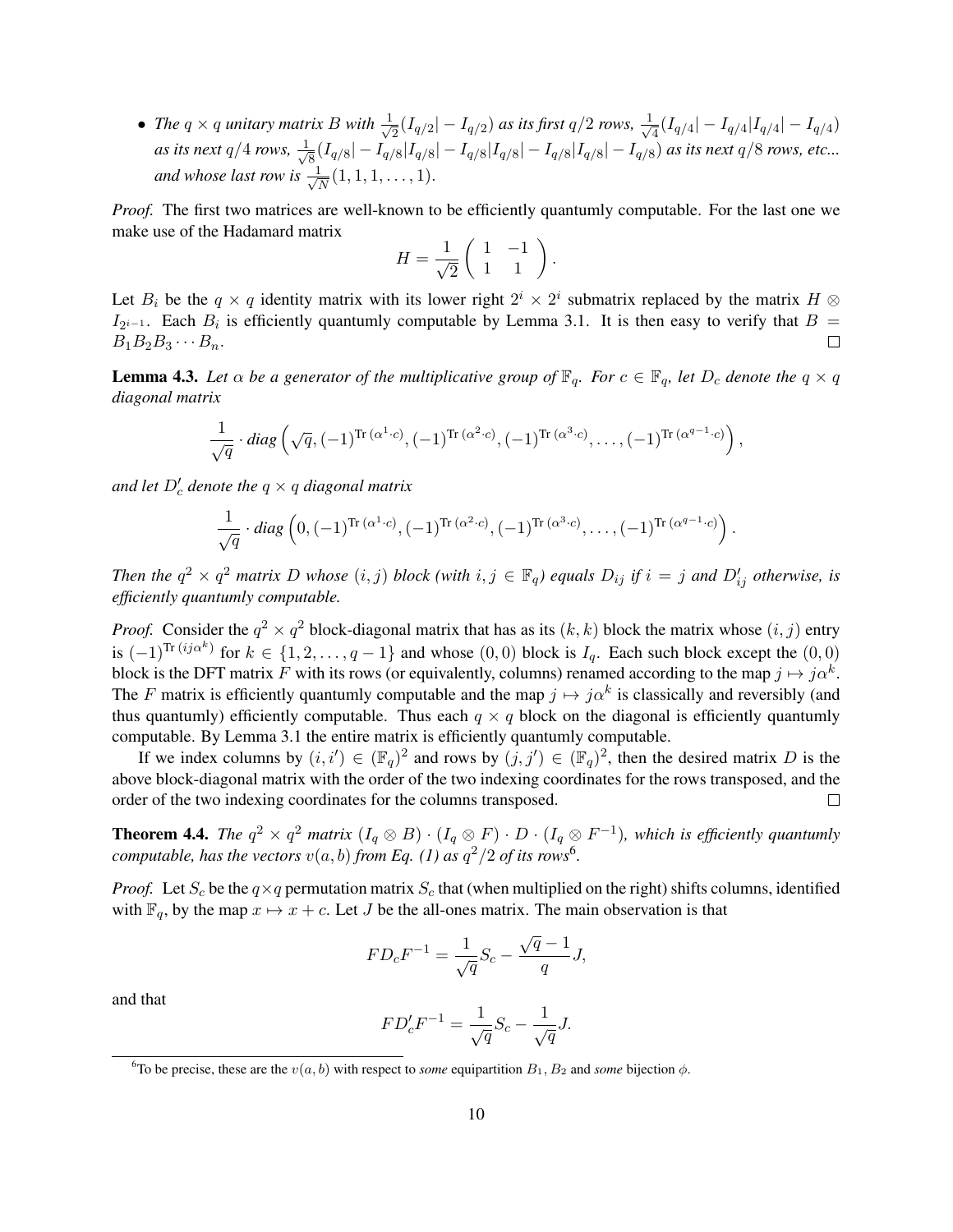Thus the final matrix has in its  $(i, j)$  block (with  $i, j \in \mathbb{F}_q$ ) the matrix

$$
B\cdot\left(\frac{1}{\sqrt{q}}S_{ij}-\frac{\sqrt{q}-1}{q}J\right)
$$

if  $i = j$ , and

$$
B\cdot\left(\frac{1}{\sqrt{q}}S_{ij}-\frac{1}{\sqrt{q}}J\right)
$$

otherwise. Observe that *BJ* has all zero entries except for the last row, so in particular, the first *q/*2 rows of the  $(i, j)$  block are  $(1/\sqrt{2q})(I_{q/2}|-I_{q/2})S_{ij}$ . Therefore the  $q/2$  rows of the entire  $q^2 \times q^2$  matrix corresponding to the top halves of blocks  $(i, j)$  as *j* varies, give the vectors  $v(i, b)$  for  $b \in B_1$ , if we identify columns with  $\mathbb{F}_q \times \mathbb{F}_q$  as follows: columns of the *j*-th block are identified with  $\{j\} \times \mathbb{F}_q$ , and within the *j*-th block,  $B_1$  is the first  $q/2$  columns and  $B_2$  is the next  $q/2$  columns (and the bijection  $\phi$  maps the element associated with the *b*-th column to the element associated with the  $(b + q/2)$ -th column).

Then, as *i* varies over  $\mathbb{F}_q$ , we find all of the vectors from Eq. (1) as the "top-halves" of each successive set of *q* rows of the large matrix.  $\Box$ 

### 5 Putting it all together

Let *A* be the matrix of Theorem 4.4, and set  $N = q^2$  and  $M = N/2$ . By Theorem 3.2, there is a BQLOG-TIME algorithm that distinguishes  $D_{A,M}$  from the the uniform distribution  $U_{2N}$ .

By Lemma 4.1, the first *M* rows of *A* have supports forming a  $(2\sqrt{N}, 4)$ -design *D*. It is also clear that By Lemma 4.1, the first *M* rows of *A* have supports forming a  $(2\sqrt{N}, 4)$ -design *D*. It is also clear that for  $i \leq M$ , the  $(N+i)$ -th bit of  $D_{A,M}$  computes MAJORITY (with a fixed pattern of inputs negated) on those among the first *N* bits that lie in  $S(A, i)$ . Thus  $D_{A,M}$  is exactly the distribution  $(U_N, NW_{\mathcal{D}}^{\text{MAJORITY}}(U_N))$ followed by *N/*2 additional independent random bits (which can have no impact on the distinguishability of the distribution from uniform). Thus by Conjecture 1, no constant-depth, polynomial-size circuit can distinguish  $D_{A,M}$  from  $U_{2N}$ , which completes the argument.

We briefly describe why the standard NW argument fails (and why we must rely on Conjecture 1). The standard argument proceeds as follows: define  $2N + 1$  hybrid distributions  $D_{A,M} = H_0, H_1, \ldots, H_{2N} =$  $U_{2N}$ , that interpolate between  $D_{A,M}$  and  $U_{2N}$ . Given a distinguishing circuit  $C: \{0,1\}^{2N} \to \{0,1\}$  for which

$$
|\Pr[C(D_{A,M})=1]-\Pr[C(U_{2N})=1]|\geqslant \varepsilon,
$$

we argue that for some *i*

$$
|\Pr[C(H_i) = 1] - \Pr[C(H_{i+1}) = 1]| \ge \varepsilon/M
$$

by the triangle inequality (and here we are making the additional observation that  $H_0 = H_1 = \cdots = H_N$ and  $H_{N+M+1} = H_{N+M+2} = \cdots = H_{2N}$  so the gap of  $\varepsilon$  must be spread over only M differences). From here, we obtain a next-bit-predictor with advantage *ε/M* and hardwire at most *M* lookup tables of *√* size  $2^p$ , to obtain a circuit of size  $|C| + O(2N) + O(2^pM)$  that computes MAJORITY (on  $2\sqrt{N}$  bits) with success probability  $1/2 + \varepsilon/M$ . The problem is that this advantage over random guessing is not sufficient to obtain a contradiction for the function MAJORITY, which can be computed easily with success probability  $1/2 + \Omega(N^{1/4})$ , for the parameters coming from the unitary A from Theorem 4.4.

Even if we had a unitary whose rows formed an  $(\ell, p)$ -design with better parameters, the standard argument fails. This is because it must be that  $\ell \leq N$ , and yet we must also have  $M \gg \sqrt{N}$  for  $D_{A,M}$  to be even *statistically* noticably different from uniform. But the trivial circuit that outputs an arbitrary bit of the input succeeds with probability  $1/2 + \Omega(1/\sqrt{\ell})$  which is larger than the  $1/2 + \varepsilon/M$  that comes out of the standard NW argument above.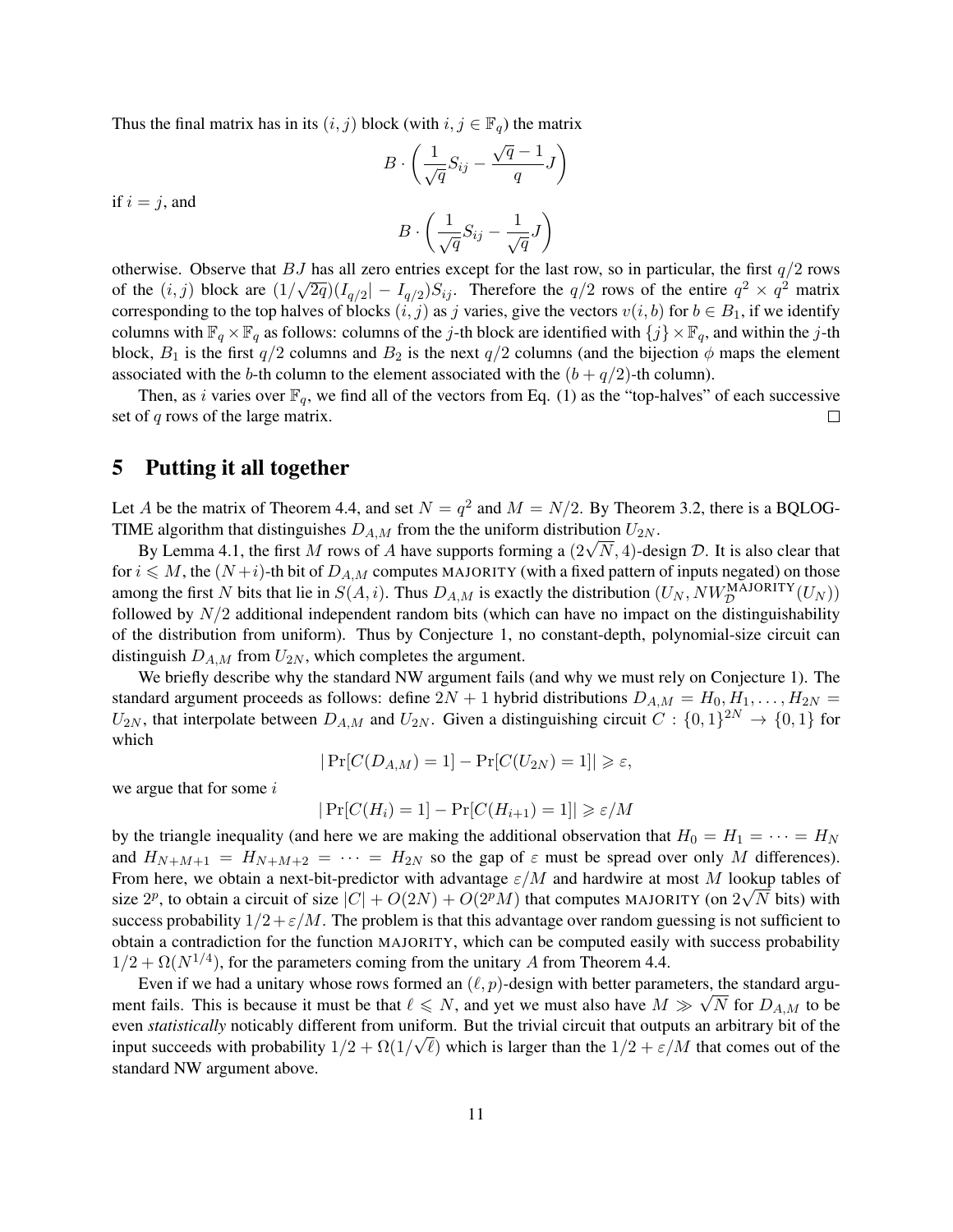### 6 Our conjecture: discussion

We believe that Conjecture 1 is quite approachable, given the large literature and variety of proof techniques concerning pseudorandom generators and related objects. As examples, we mention two ideas from the literature that seem relevant (although obviously they haven't yet led to a solution).

The first is the analysis by Sudan, Trevisan, and Vadhan [STV01] of the NW PRG when applied to a "mildly hard" predicate (i.e., one for which small circuits fail on only a  $\delta$  fraction of the inputs). They prove that the output distribution is computationally indistinguishable from a distribution having high entropy by invoking Impagliazzo's hard-core lemma [Imp95], and arguing that output bits of the NW PRG "often" fall in a hard core that is considerably harder on average than the original mildly hard predicate.

We also have a hard predicate whose average-case hardness falls short of what we would need for Conjecture 1 to be true via the standard argument; i.e., if MAJORITY on  $\ell$  bits were  $1/2+1/poly(\ell)$  hard, we would be done. The high-level message of Sudan, Trevisan and Vadhan is that this hardness can be achieved (essentially) at the price of comparing to a high-entropy distribution rather than the uniform distribution. Our BQP algorithm is fairly robust and would likely still work on a sufficiently high entropy distribution (it is only necessary to "kill" correlations with a particular element of the Hadamard basis). However, the central technical component of the proof in [STV01] is the Impagliazzo hard-core lemma [Imp95], and a sufficiently strong hardcore lemma is not known for  $AC_0$ . In fact, the function MAJORITY has no hard core:

### **Proposition 6.1.** *No subset of* MAJORITY *is*  $\varepsilon$ -hardcore for  $AC_0$ , for any  $\varepsilon < 1/n$ .

*Proof.* Given a  $x \in \{0,1\}^n$ , the randomized procedure that picks a random one of the *n* input bits and outputs it succeeds in computing MAJORITY $(x)$  with probability at least  $1/2 + 1/n$ . This procedure has the same success probability over any subset  $S \subseteq \{0,1\}^n$ . For any fixed *S*, there is a fixing of the random bits that preserves this success probability, and which results in a circuit of size 1 (it just outputs  $x_i$  for some fixed *i*).  $\Box$ 

Nevertheless, it may be that replacing the uniform distribution with a high minentropy one can be useful in circumventing the loss from the hybrid argument.

The second approach is to directly circumvent the loss due to the hybrid argument. This is explicitly addressed in [BSW03], where they show that the loss can indeed be avoided in certain computational models. One of these models is "PH circuits," which sounds superficially like it might be relevant to our setting. What is actually needed to use their ideas is the ability to approximately count an efficiently recognizable set, in the same class that recognizes the set. Such a statement is not known (or expected) for *AC*0, but it is still possible that other ideas could circumvent the hybrid argument for *AC*0.

However, any route to proving Conjecture 1 faces the same challenge discussed in [Aar10b]: the proof must be "non-black-box" in the sense that it can't apply to arbitrary low-degree polynomial functions in addition to its native Boolean setting. This is because the quantum algorithm of Theorem 3.2 implies (via  $[BHC<sup>+</sup>01]$ ) the existence of a constant-degree, multivariate real polynomial computing the acceptance probability (and hence distinguishing the NW distribution from uniform). A black-box reduction would transform a distinguisher of this form to a similarly low-degree polynomial approximating MAJORITY, but we know that no such polynomial for approximating MAJORITY can exist [Smo93]. So any proof of Conjecture 1 must prove that the distribution in question fools  $AC_0$  in some way that does *not* replace  $AC_0$  circuits by low degree approximating polynomials and then argue about those.

Here are some ideas that could plausibly form the basis of a proof of Conjecture 1. We consider the simpler situation in which the distributions being compared are  $N^2$  independent copies of the random variable *D* – where  $D = (U_N, MAJORITY(U_N))$  – and  $N^2$  independent copies of the random variable  $U_{N+1}$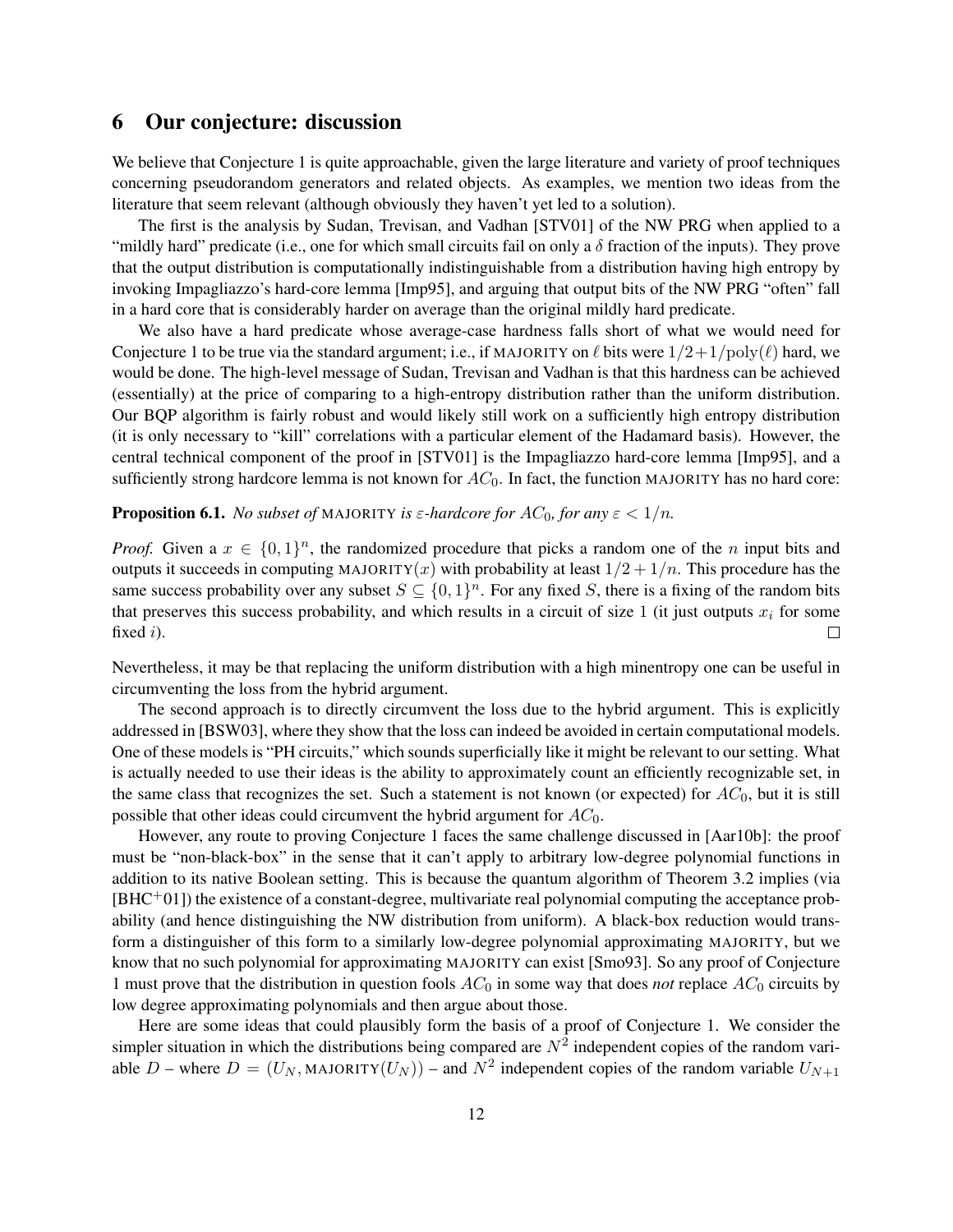distributed uniformly on  $N + 1$  bits. This corresponds to the NW construction we have been working with, if the underlying nearly-disjoint sets are taken to be *completely disjoint*. *AC*<sub>0</sub> should be incapable of distinguishing these distributions; here is the intuition. First, observe that there are no correlations between blocks, so the hypothetical distinguisher must examine each block separately. Since  $AC_0$  cannot approximate majority well, we know that the only "accessible" information about each block is a "noisy bit" saying whether it is distributed according to *D* or  $U_{N+1}$  – in the case of uniform, this bit is 1 with probability  $1/2$ , and in the case of distribution *D*, this bit is 1 with probability  $1/2 + \Theta(1/\sqrt{N})$ . How can a hypothetical distinguisher aggregate these noisy bits across the  $N^2$  independent copies? In one case, the expected sum of these noisy bits  $(1/2)N^2$  and in the other case it is  $(1/2 + \Theta(1/\sqrt{N}))N^2$ , and by concentration of measure, the sum is highly likely to be close to these expectations. So the hypothetical distinguisher only needs to tell the difference between  $N^2$  fair coin flips versus  $N^2$  slightly biased coin flips. But exactly this task is hard for *AC*<sup>0</sup> (which can be seen by reduction from MAJORITY, as written down in Corollary 12 of [Aar10b]). So, it seems that either the distinguisher must approximate MAJORITY better than allowed (to get less noisy bits), or it must be detecting very small bias in a sequence of coin flips. In upcoming work [FSUV10], we are able to show that indeed *AC*<sup>0</sup> cannot distinguish these two distributions. This is encouraging because it shows that the aforementioned "non-black-box" requirement is not insurmountable. Extending this result to the not-completely-disjoint case still seems challenging, however.

Acknowledgements. We thank Scott Aaronson, Yi-Kai Liu, and Emanuele Viola for helpful discussions.

# References

- [Aar10a] S. Aaronson. A counterexample to the Generalized Linial-Nisan Conjecture. In *ECCCTR: Electronic Colloquium on Computational Complexity, technical reports*, number 109, 2010.
- [Aar10b] Scott Aaronson. BQP and the polynomial hierarchy. In Leonard J. Schulman, editor, *STOC*, pages 141–150. ACM, 2010.
- [BHC+01] R. Beals, H.Buhrman, R. Cleve, M. Mosca, and R. de Wolf. Quantum lower bounds by polynomials. *J. ACM*, 48(4):778–797, 2001.
- [BSW03] B. Barak, R. Shaltiel, and A. Wigderson. Computational analogues of entropy. In Sanjeev Arora, Klaus Jansen, Jose D. P. Rolim, and Amit Sahai, editors, ´ *RANDOM-APPROX*, volume 2764 of *Lecture Notes in Computer Science*, pages 200–215. Springer, 2003.
- [BV93] E. Bernstein and U. V. Vazirani. Quantum complexity theory. In *STOC*, pages 11–20, 1993.
- [FSUV10] B. Fefferman, R. Shaltiel, C. Umans, and E. Viola. On beating the hybrid argument. Submitted, 2010.
- [GM84] S. Goldwasser and S. Micali. Probabilistic encryption. *J. Comput. Syst. Sci.*, 28(2):270–299, 1984.
- [Hås87] Johan Håstad. *Computational limitations of small-depth circuits*. MIT Press, 1987.
- [HR03] T. Hartman and R. Raz. On the distribution of the number of roots of polynomials and explicit weak designs. *Random Struct. Algorithms*, 23(3):235–263, 2003.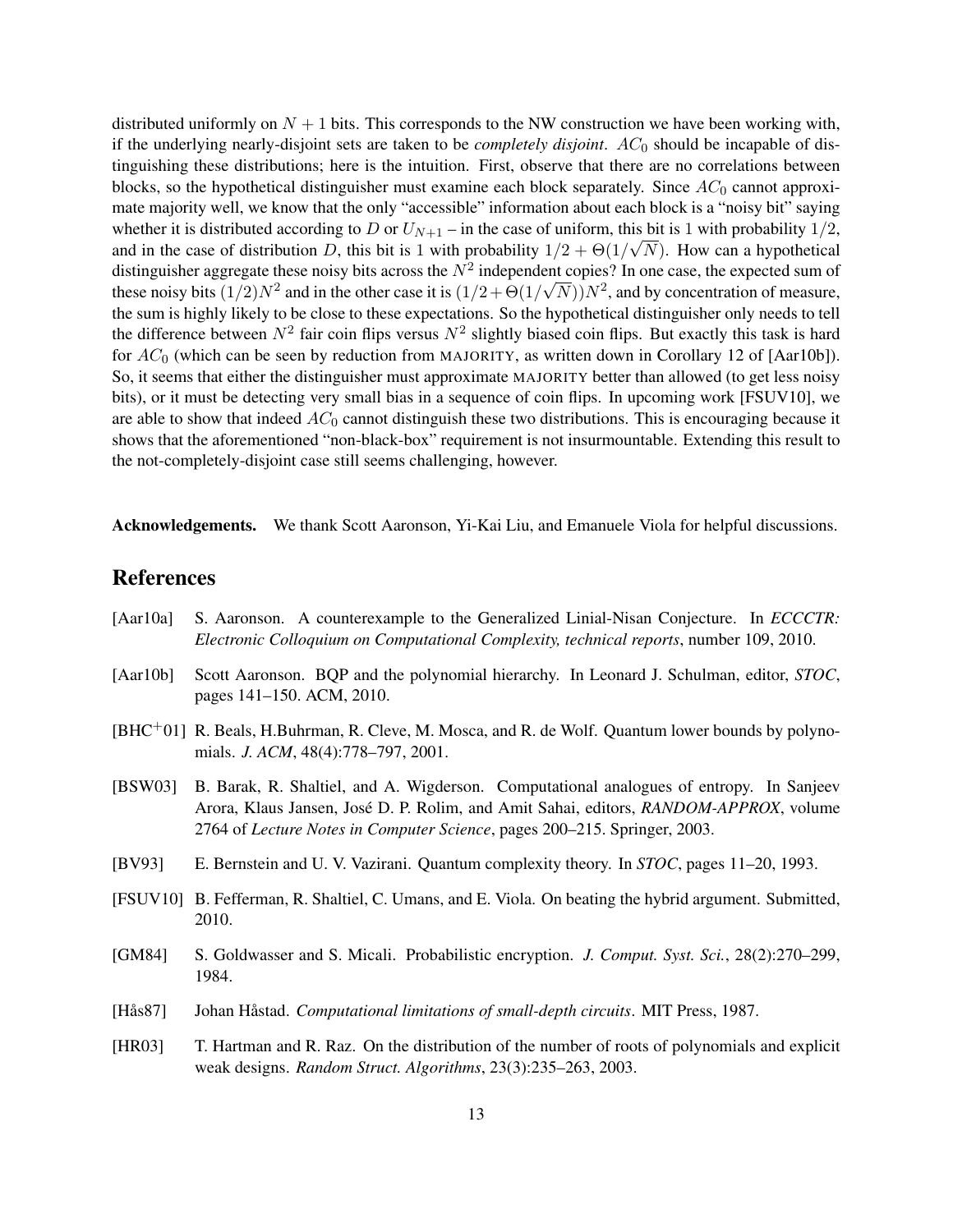- [Imp95] R. Impagliazzo. Hard-core distributions for somewhat hard problems. In *FOCS*, pages 538–545, 1995.
- [KSV02] A.Y Kitaev, A.H Shen, and M.N Vyalyi. *Classical and Quantum Computation*. AMS, 2002.
- [Nis92] N. Nisan. Pseudorandom generators for space-bounded computation. *Combinatorica*, 12(4):449–461, 1992.
- [NW94] N. Nisan and A. Wigderson. Hardness vs randomness. *J. Comput. Syst. Sci.*, 49(2):149–167, 1994.
- [Smo93] R. Smolensky. On representations by low-degree polynomials. In *FOCS*, pages 130–138. IEEE, 1993.
- [STV01] M. Sudan, L. Trevisan, and S. P. Vadhan. Pseudorandom generators without the XOR lemma. *J. Comput. Syst. Sci.*, 62(2):236–266, 2001.
- [Wat00] J. Watrous. Succinct quantum proofs for properties of finite groups. In *FOCS*, pages 537–546, 2000.
- [Yao82] A. Yao. Theory and applications of trapdoor functions (extended abstract). In *FOCS*, pages 80–91. IEEE, 1982.

### A Omitted proofs

*Proof.* (Of Lemma 3.1) Fix a finite universal set of quantum gates, of cardinality *d*, each of which operates on at most *b* qubits. A convenient notion will be that of an *oblivious* circuit, in which we fix an ordering (say, lexicographic) on  $[n]^b$ , and the steps of the circuit are identified with  $poly(n)$  cycles through this list: when we are on step  $(a_1, a_2, \ldots, a_b) \in [n]^b$  in one of these cycles, we operate on qubits  $a_1, a_2, \ldots, a_b$ . Clearly, any (uniform) quantum circuit can be converted to a (uniform) "oblivious" circuit with at most an  $n^b$  blowup by inserting dummy identity gates.

Let  $n^k$  be an upper bound on the size of the oblivious circuits obtained in this way for the various  $U_i$ . The circuit for each  $U_i$  is now a sequence

$$
j^{(i)} = \left(j_1^{(i)}, j_2^{(i)}, j_3^{(i)}, \ldots, j_{n^k}^{(i)}\right),
$$

with each  $j_{\ell}^{(i)} \in [d]$  specifying which gate to apply at step  $\ell$  in the oblivious circuit for  $U_i$  (and because the circuit is oblivious, the qubits to which this gate should be applied are easily determined from *ℓ*). Let  $f : [M] \to [d]^{n^k}$  be the function that maps *i* to the vector  $j^{(i)}$ .

Now we describe the promised efficient quantum procedure:

- 1. Apply the map derived from *f* that takes  $|i\rangle|z\rangle$  to  $|i\rangle|z \oplus f(i)\rangle$ , to the first and third register. We view the contents of the third register as a vector in  $[d]^{n^k}$ .
- 2. Repeat for  $\ell = 1, 2, 3, \ldots, n^k$ : apply the "controlled unitary" that consults the  $\ell$ -th component of the third register, and applies the specified gate to qubits  $(a_1, a_2, \ldots, a_b)$  of the second register (again,  $(a_1, a_2, \ldots, a_b)$  are easily determined from  $\ell$  because the circuit is oblivious). The important observation is that this "controlled unitary" operates on only constantly many qubits.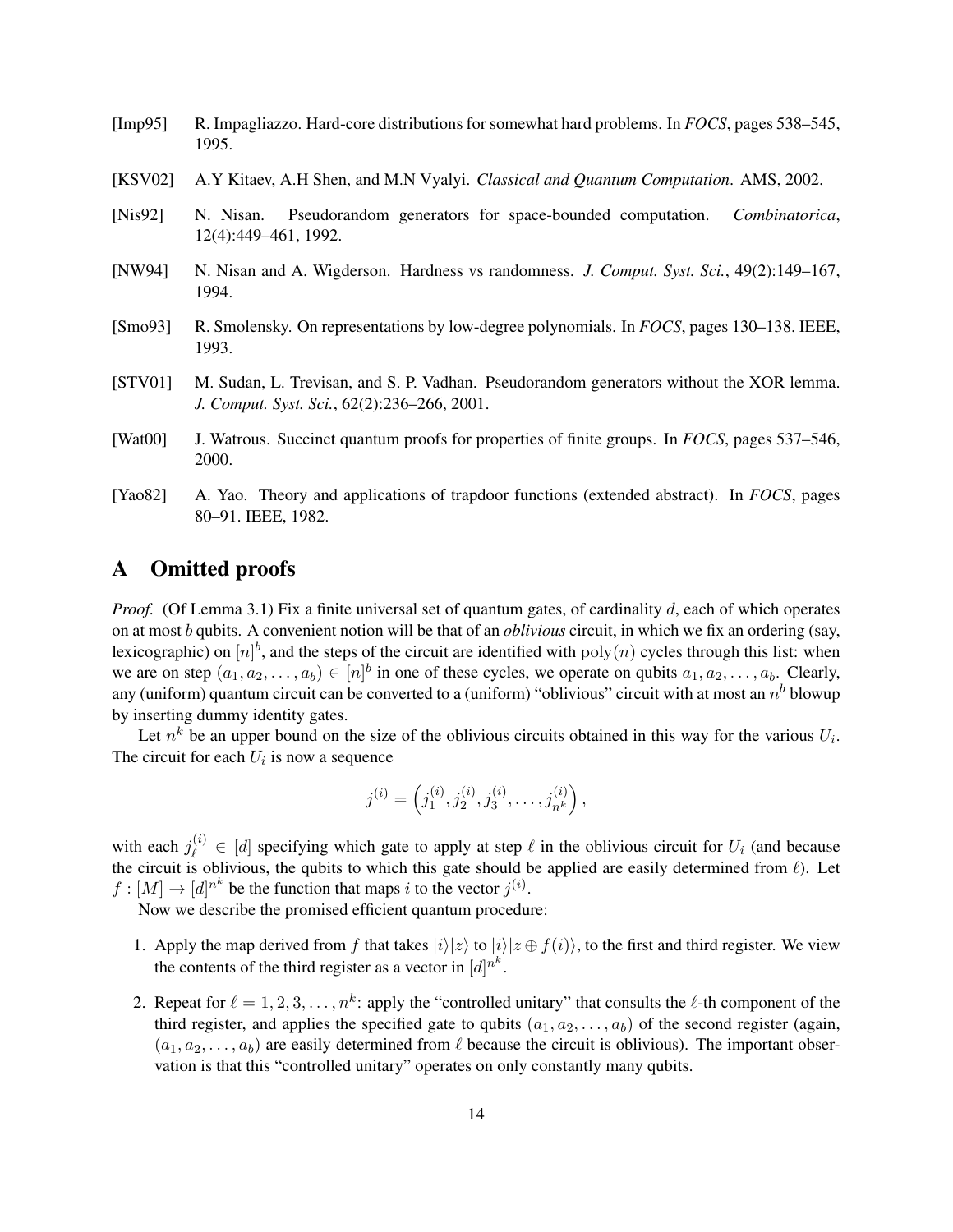3. Repeat step 1 to uncompute the auxiliary information in the third register.

 $\Box$ 

# B A unitary in which all rows participate

There is a tension between the triple goals of (1) having many pairwise orthogonal vectors, (2) maintaining bounded pairwise intersections of the supports, and (3) having the supports large. It is natural to wonder whether the above construction (in which we found a number of vectors equal to 1*/*2 the dimension of the underlying space) is in some sense optimal. For example, is there some barrier to simultaneously optimizing all three goals?

Here we show that one can indeed optimize all three goals at the same time, by specifying a construction that builds on the "paired-lines" construction. Our construction will have as many pairwise orthogonal vectors as the dimension of the underlying space (which is obviously as many as is possible); it will have intersections sizes bounded above by 2 (the upper bound cannot be 0 without constraining the product of the number of rows and the support sizes to be at most the dimension of the underlying space, and no pairwise intersections can have cardinality one without violating orthogonality); the support sizes will be at least the square root of the dimension of the underlying space (and one can't exceed that without having larger intersection sizes).

This construction is not needed for our main results, but we find it aesthetically pleasing that one can optimize all three parameters in this way. We *don't* know of a local decomposition for this matrix, and we leave finding one as an intriguing open problem.

While the construction of Section 4.1 needed characteristic two, the present construction needs odd characteristic. We fix  $\mathbb{F}_q$  with *q* an odd prime power, and we choose a subset  $Q \subseteq \mathbb{F}_q^*$  of size  $(q-1)/2$  for which  $Q \cap -Q = ∅$ , where  $-Q = \{-x : x \in Q\}$ . Our vectors will have  $q^2 - 1$  coordinates, identified with the *punctured plane*  $P = \mathbb{F}_q \times \mathbb{F}_q \setminus \{(0,0)\}.$ 

We have three types of vectors in  $\{0, -1, +1\}^P$ : first, for all  $a \in \mathbb{F}_q$  and  $b \in Q$ 

$$
v_{a,b}[x,y] = \begin{cases} +1 & x = 0, y = b \\ +1 & x \in Q, y = ax + b \\ -1 & x \in Q, y = ax - b \\ 0 & \text{otherwise} \end{cases}
$$
 (2)

second, for all  $a \in \mathbb{F}_q$  and  $b \in -Q$ 

$$
v_{a,b}[x,y] = \begin{cases} +1 & x = 0, y = b \\ +1 & x \in -Q, y = ax + b \\ -1 & x \in -Q, y = ax - b \\ 0 & \text{otherwise} \end{cases}
$$
 (3)

and finally, for each  $c \in \mathbb{F}_q^*$ 

$$
u_c[x, y] = \begin{cases} +1 & x = c, y \in \mathbb{F}_q \\ 0 & \text{otherwise} \end{cases} . \tag{4}
$$

Lemma B.1. *The vectors defined in Eqs. (2), (3) and (4) are pairwise orthogonal and their supports form a* (*q,* 2)*-design.*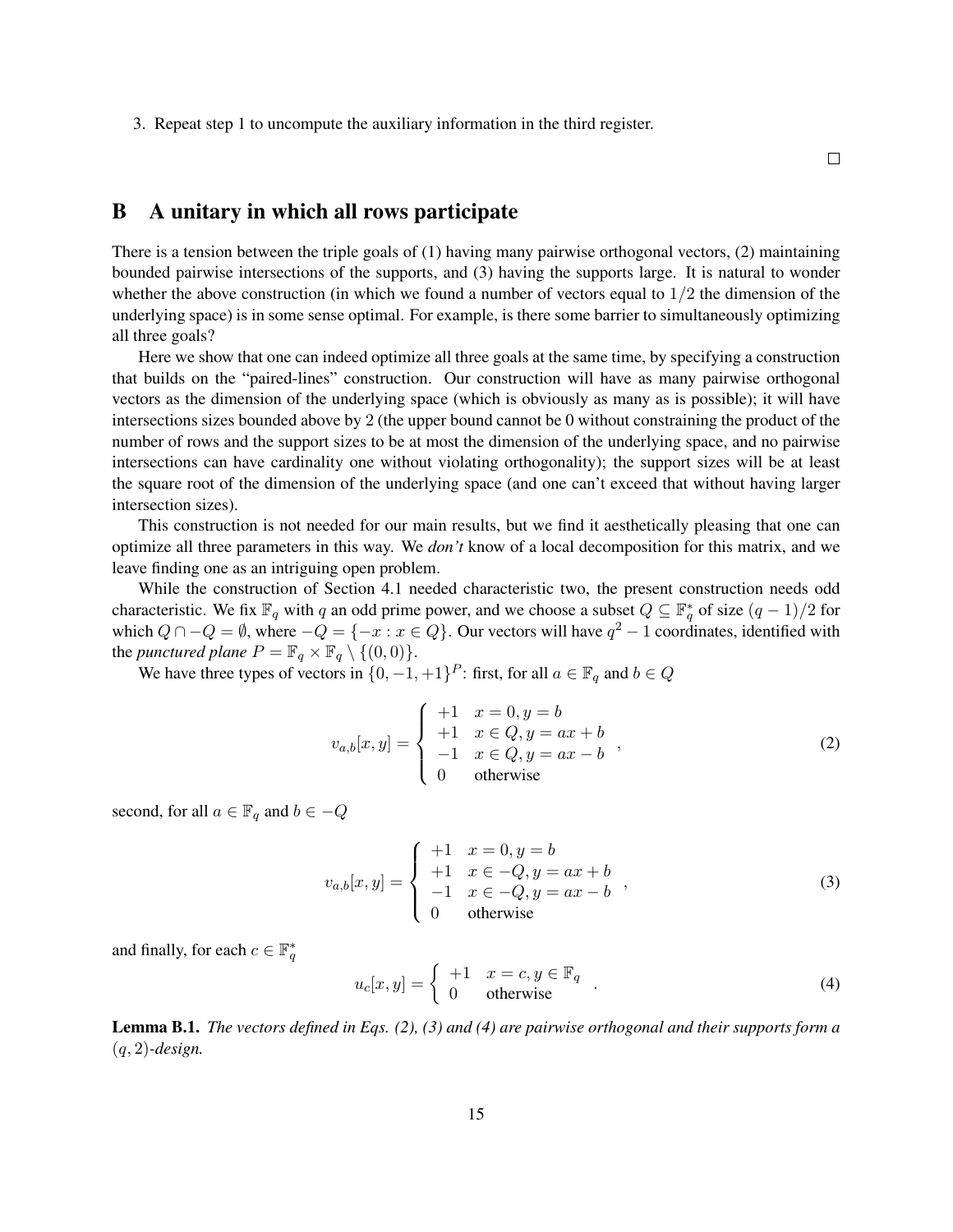*Proof.* It is an easy computation to see that the support of each of the vectors has cardinality *q*. We now argue that they are pairwise orthogonal. There are several cases depending on the two rows under consideration:

- 1.  $v_{a,b}$  and  $v_{a',b'}$ : if one comes from Eq. (2) and the other from Eq. (3) then the supports are disjoint. So we assume both come from Eq. (2) or both come from Eq. (3).
	- (a) Both come from Eq. (2) and  $b = b'$ : we have one intersection  $(0, b)$  (which contributes  $+1$  to the inner product) and exactly one of the following two intersection points:  $(x = -2b/(a$  $a'$ ,  $ax + b = a'x - b$  or  $(x = 2b/(a - a'), ax - b = a'x + b)$ , which contributes -1 to the inner product. We have exactly one because the two *x*-values are negations of each other, and non-zero, so exactly one is in *Q*.
	- (b) Both come from Eq. (2) and  $b \neq b'$ : we have exactly one of the following two intersection points:  $(x = (b'-b)/(a-a'), ax + b = a'x+b')$  or  $(x = (-b'+b)/(a-a'), ax - b = a'x-b')$ , which contributes  $+1$  to the inner product, and exactly one of the following two intersection points:  $(x = (b'+b)/(a-a'), ax-b = a'x + b')$  or  $(x = (-b'-b)/(a-a'), ax+b = a'x - b'),$ which contributes *−*1 to the inner product. For each pair, there is exactly one of the pair of possible intersection points because the two *x*-values are negations of each other, and non-zero, so exactly one is in *Q*.
	- (c) Both come from Eq. (3) and  $b = b'$ : identical to case (1a) above, with  $-Q$  in place of *Q*.
	- (d) Both come from Eq. (3) and  $b \neq b'$ : identical to case (1b) above, with  $-Q$  in place of *Q*.
- 2. *u<sub>c</sub>* and *u*<sub>c</sub><sup>2</sup>: these have disjoint supports for  $c \neq c'$ .
- 3.  $v_{a,b}$  and  $u_c$ : if  $c \in Q$ , then the support of  $u_c$  intersects the support of  $v_{a,b}$  only if  $v_{a,b}$  comes from Eq. (2), and then we get one intersection at point  $(x = c, ax + b)$  which contributes a +1 to the inner product, and one intersection at point  $(x = c, ax - b)$  which contributes a  $-1$  to the inner product. If  $c \in Q$ , then the support of  $u_c$  intersects the support of  $v_{a,b}$  only if  $v_{a,b}$  comes from Eq. (3), and we have an identical argument, with *−Q* in place of *Q*.

This is a complete enumeration of cases, and in no case did we have more than 2 intersection points.  $\Box$ 

We conclude this section with a question: are these matrices related in some way to the DFT matrix over some family of non-abelian groups (e.g. the affine group  $\mathbb{F}_q^* \ltimes \mathbb{F}_q$ ), or are they indeed completely different from the unitaries seen before in quantum algorithms?

### C Converting a distributional oracle problem into a standard oracle

We include this section for completeness, a similar proof appears in [Aar10a].

We have two ensembles of random variables  $D_1 = \{D_{1,n}\}, D_2 = \{D_{2,n}\}$  over  $(N = 2^n)$ -bit strings for which BQLOGTIME can distinguish the two distributions but  $AC_0$  cannot. Then when  $D_1$  and  $D_2$  are viewed as distributions on (truth-tables of) *oracles*, there is a BQP oracle machine that distinguishes the two distributions, but no *PH* oracle machine can distinguish them. Specifically, we have that there exists a BQP oracle machine *A* for which

$$
\Pr[A^{D_1}(1^n) = 1] - \Pr[A^{D_2}(1^n) = 1] \geq \varepsilon
$$